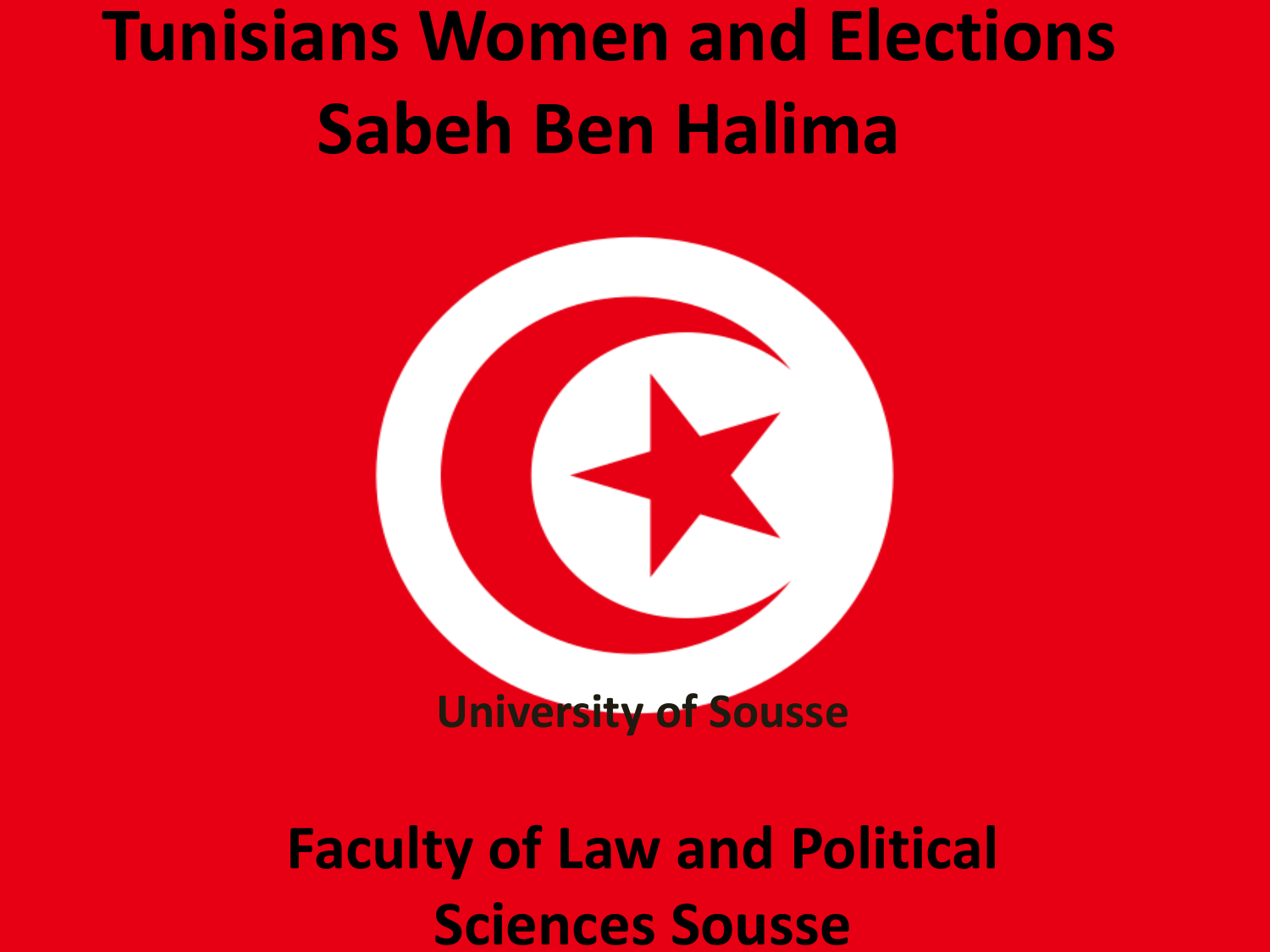## Introduction

- Since the ancient Greek city which established an utopic democracy via its philosophers Aristotle and Plato through the Roman Empire and its famous senate, men wanted to establish a political democracy and social justice.
- However, it is only at the second half of the 18<sup>th</sup> century with philosophers such as Spinoza, Locke, Kant, Montesquieu and Rousseau that the quest had been achieved.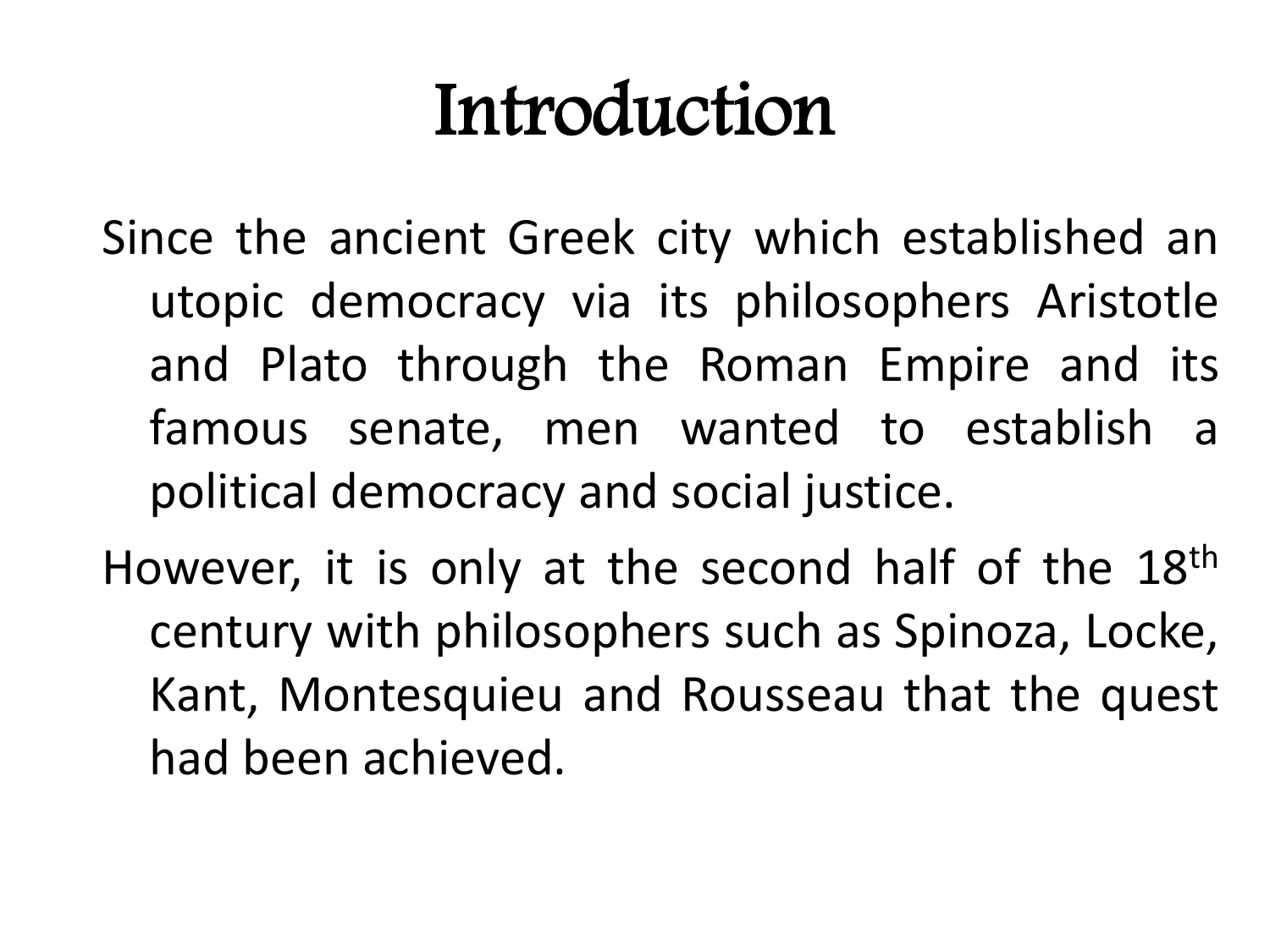- A struggle for equality which was restrained in the abolition of the privileges of the clergymen and nobility. In fact, that political equality was only granted to **adult** and **male** citizens, for a century, women were ignored, marginalized and excluded. Does the equality not mean equality in treatment? Between men and women?
- And to reach a real and full equality, man should not listen to his half and give her the right to choose, to express herself and vote?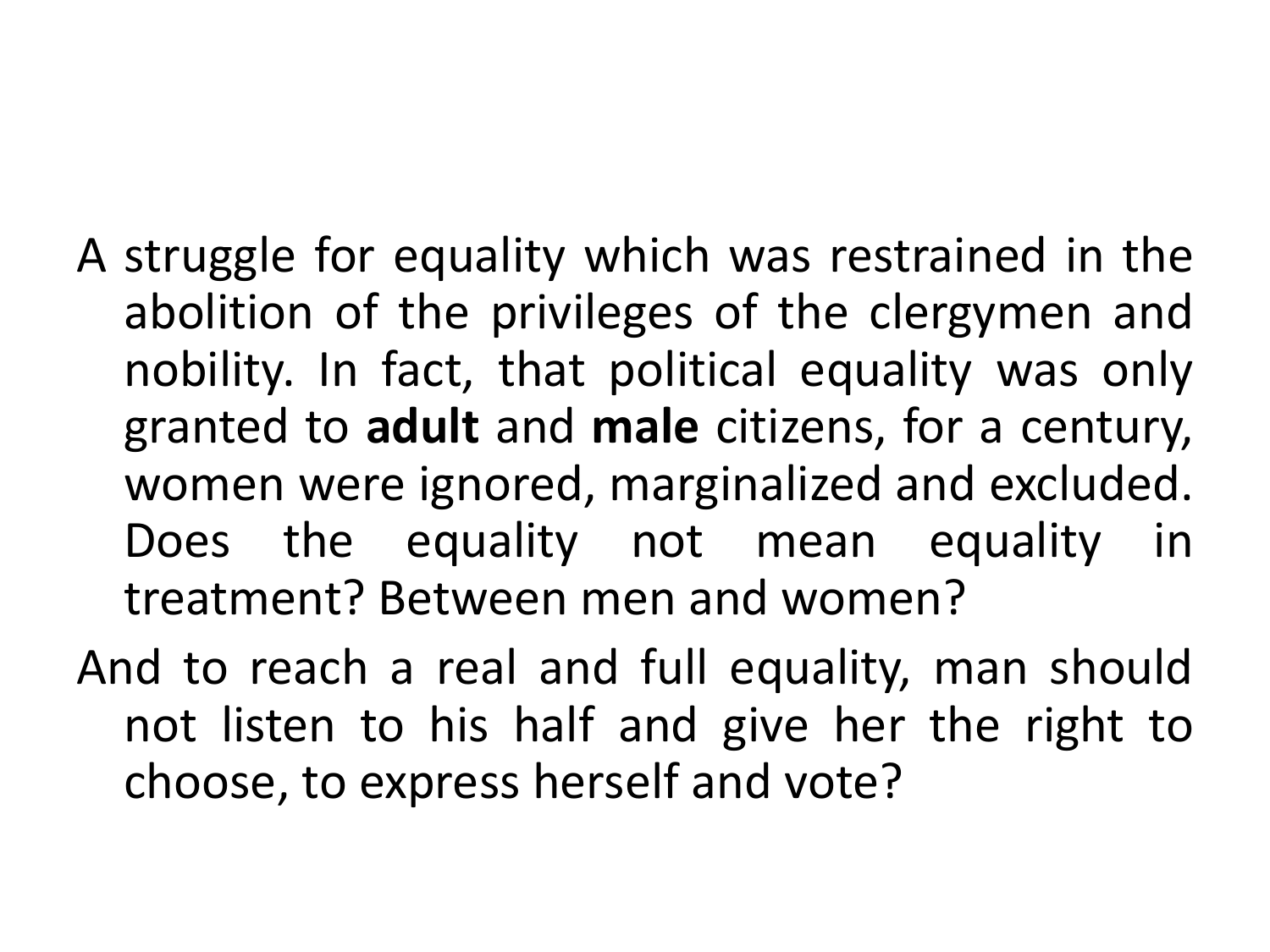- This retrograde view of women, some will try, at any price, to make it change.
- They are so convinced that the improvement of the living conditions of women through voting.
- The "Suffragettes" the struggle of these women: British, French or Arab women themselves as Houda Charraoui (egyptian suffragette)

in universal suffrage.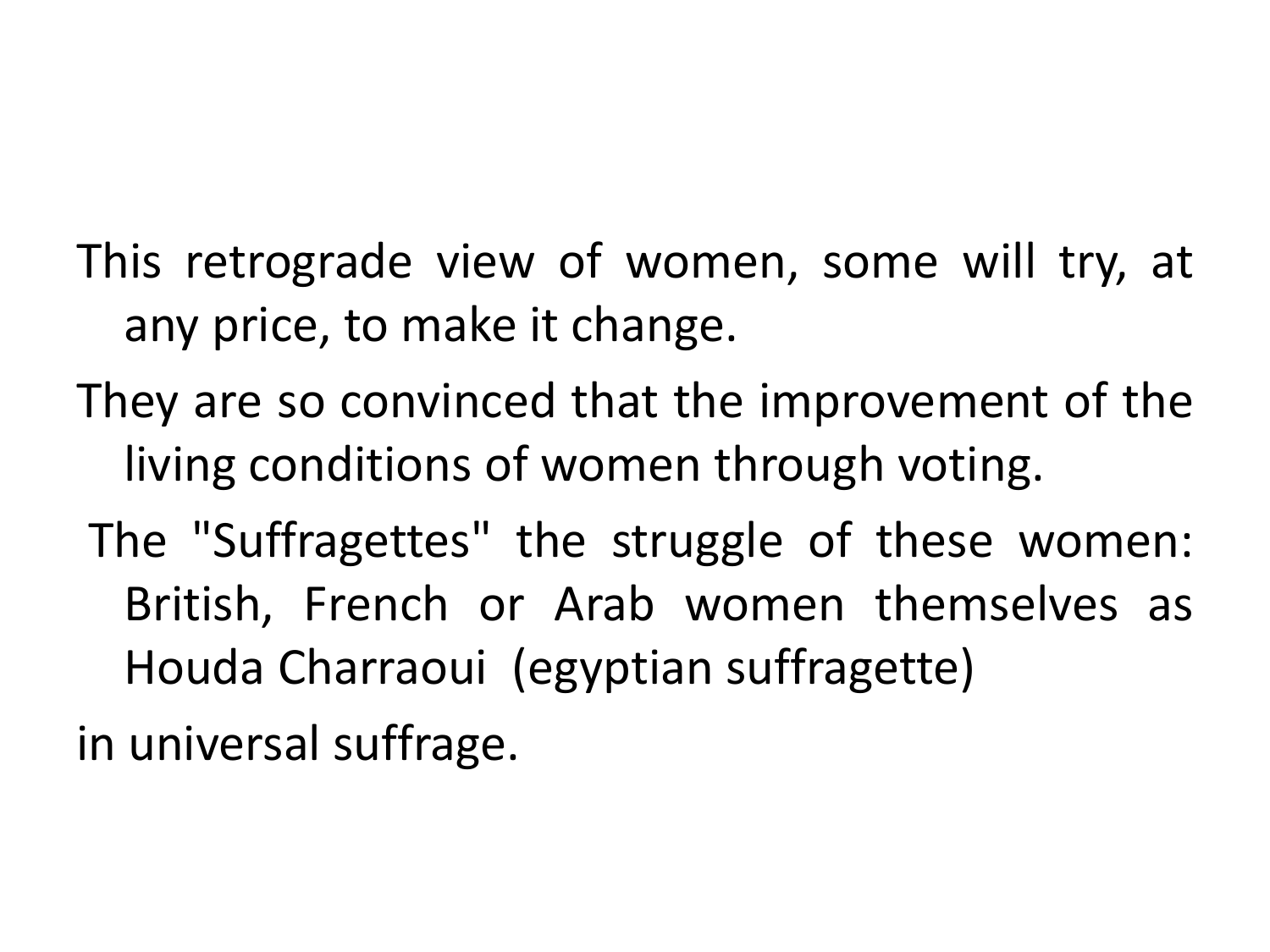# What about Tunisians women ?

What about Tunisian women and elections?

Were they able to assert themselves through the elections and change their conditions?

Did they defend their rights? Did they set up fair social justice where men and women enjoy real and effective equality?

- What kind of election that fosters an effective representation of tunisian woman?
- Is it the majority or proportional elections elections?
- And the fairest parity is the vertical parity or horizontal parity? Or both?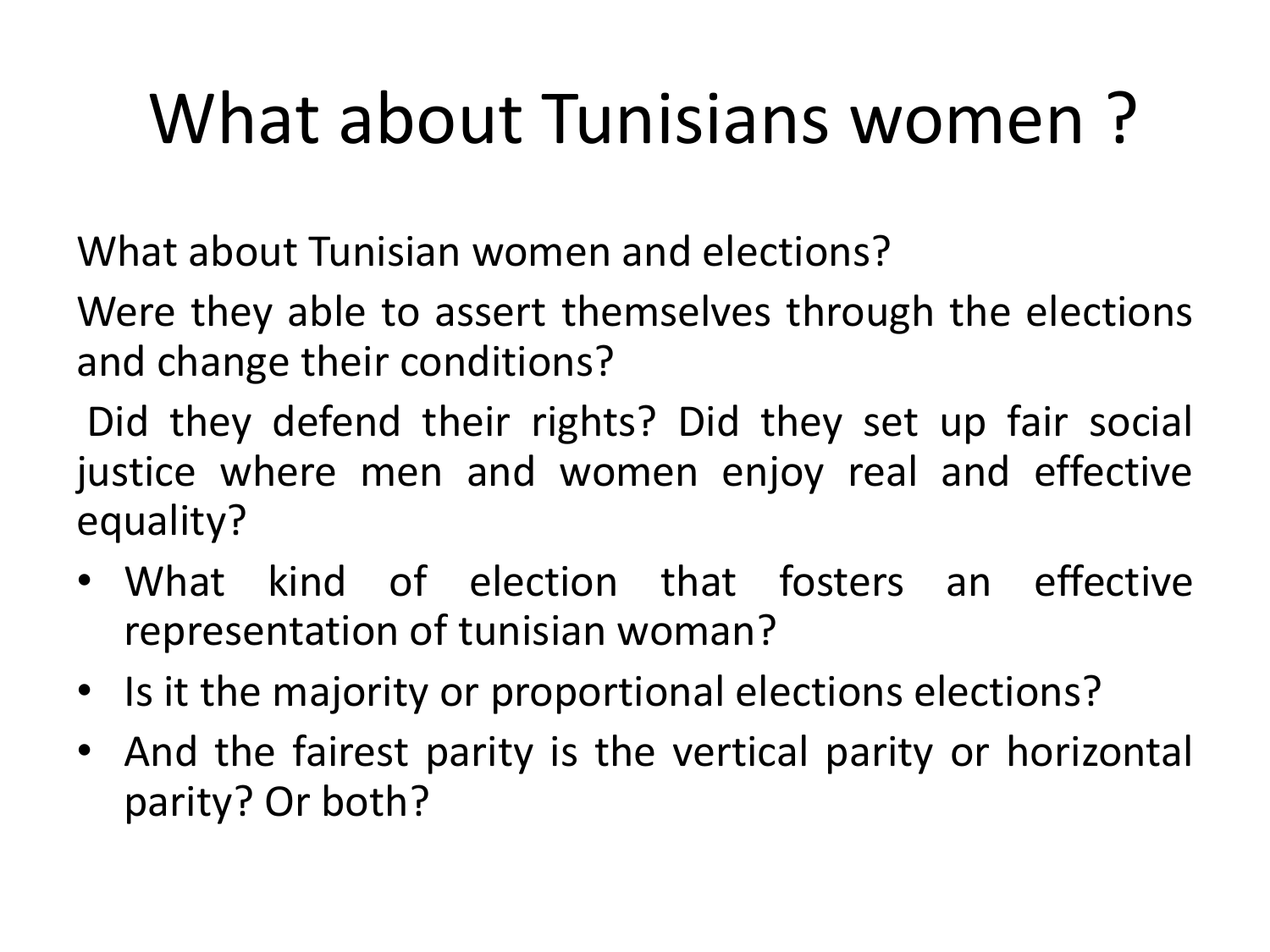- Moreover, did the elected Tunisian women stick to our cause or were they just the echo of their political parties?
- Did they not even support and suggest anti-women laws?
- Eventually, did Tunisian women really have an impact upon the Tunisian elections?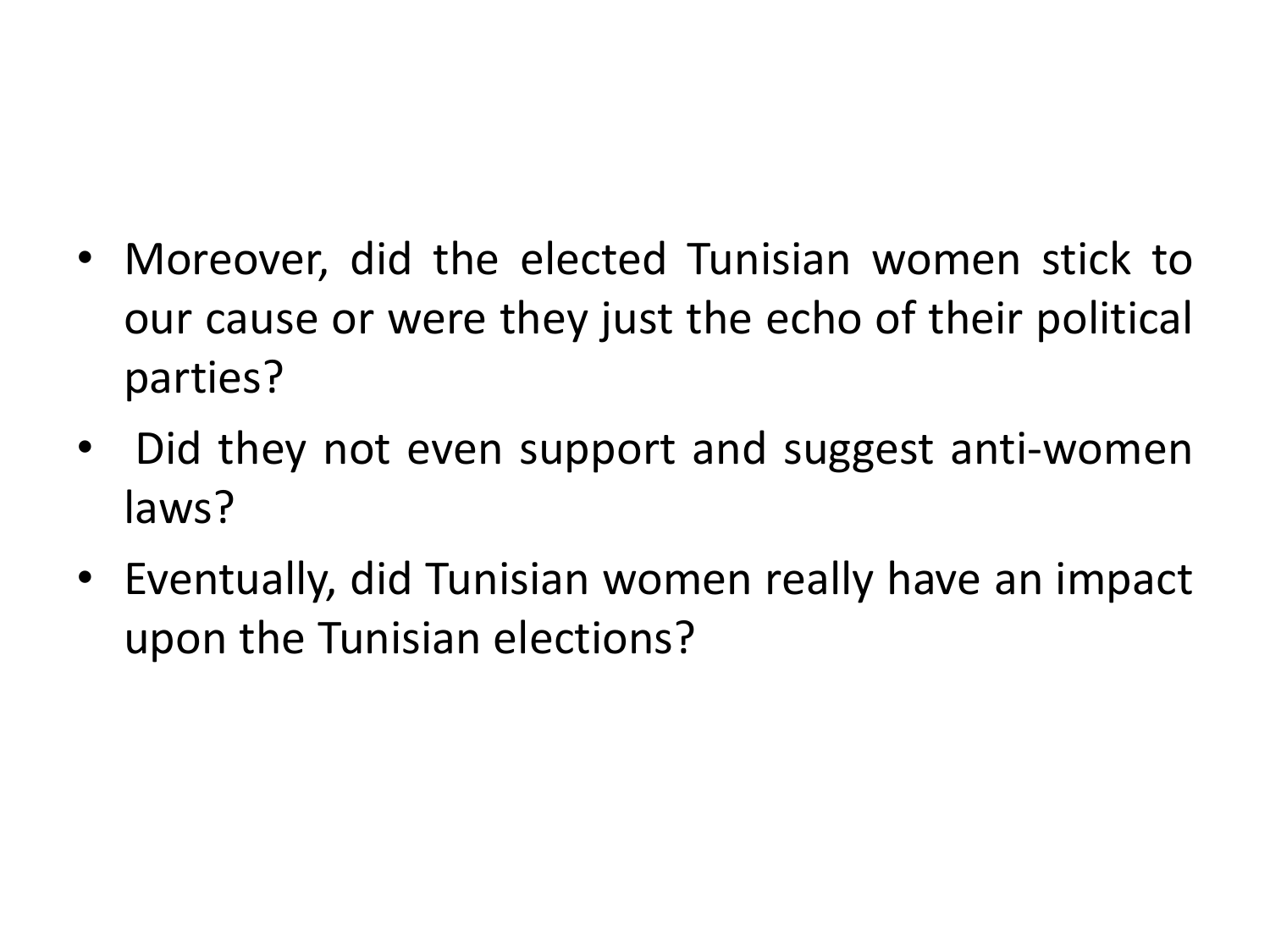#### **I-Tunisian women and presidential election: a real right or just one more vote to legitimize a dictatorship?**



- **Admittedly, the Tunisian women had the right to vote in 1957 by President Bourguiba already in Article 21 of the constitution that founded real equality between man and woman: " citizens men and citizens women are equal in rights and duties.**
- **They are equal before the law without discrimination. The State guarantees citizens the freedoms and individual and collective rights. It provides them the conditions for a decent life. "**
- **And it is Article 34 "The election rights, Voting and candidacy rights are guaranteed in accordance with the law. The State shall ensure the representation of women in elected assemblies. "**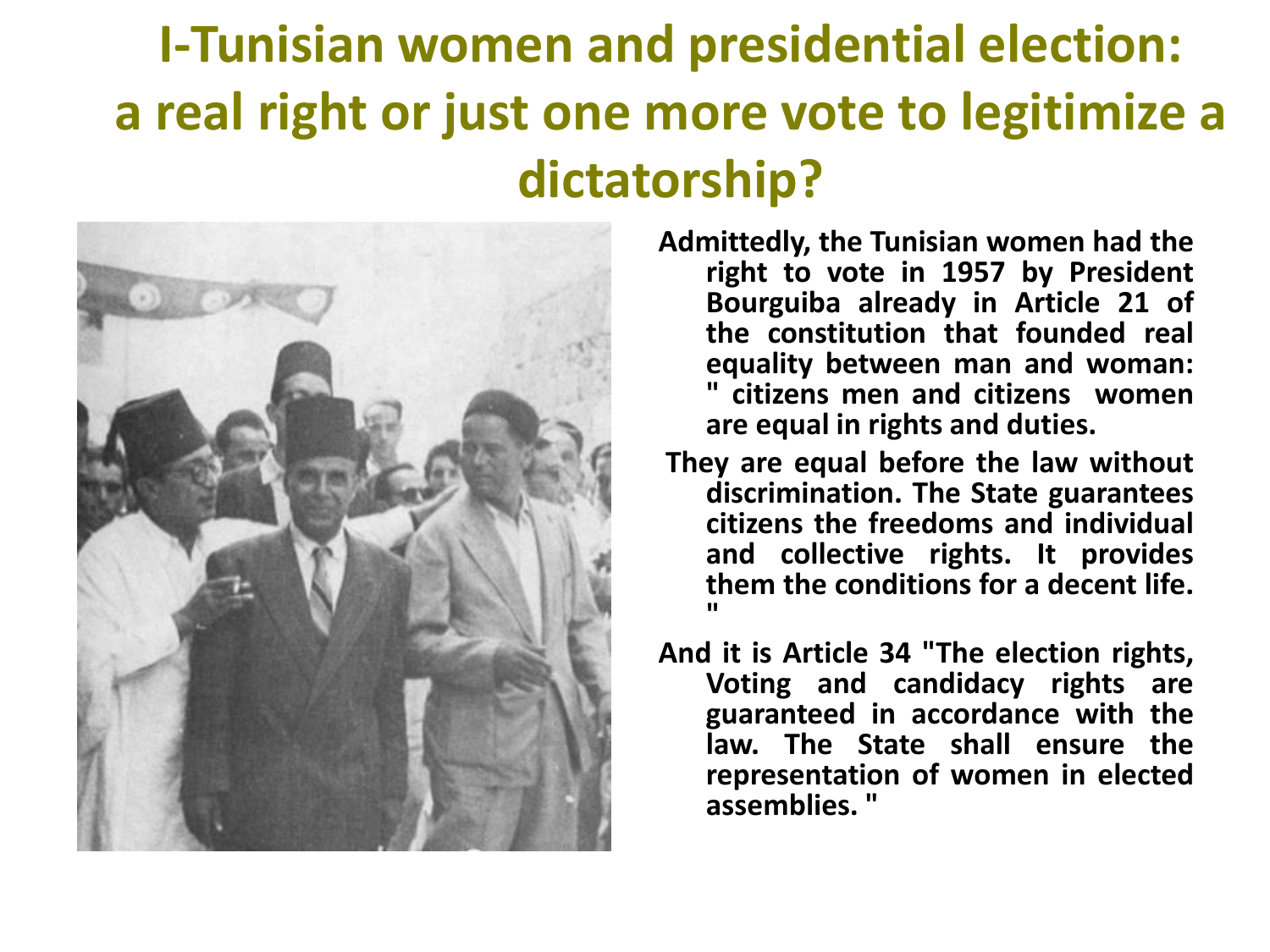### Tunisains women and electoral monopoly

But Tunisian women who fought for independence, found themself in a regime that claims and tries with all his power, using any kind of propaganda to appear onfront the rest of the world as a liberator of women,

Tunisian woman from 1956 until 2011 during all presidential elections (Bourguiba –Ben Ali) when she exercises that right is to **elect men** or more accurately **one man**,

Bourguiba and his party New tour, then Ben Ali and his party the RCD , she suffered from electoral monopoly.

Indeed, Bourguiba dominated the four elections

he still had the majority then, he was proclaimed president for life by the Chamber of Deputies on 18 March 1975 .

Thus, the Tunisian woman was not able to be represented in these presidential elections. She was once again a voice to legitimize the victories.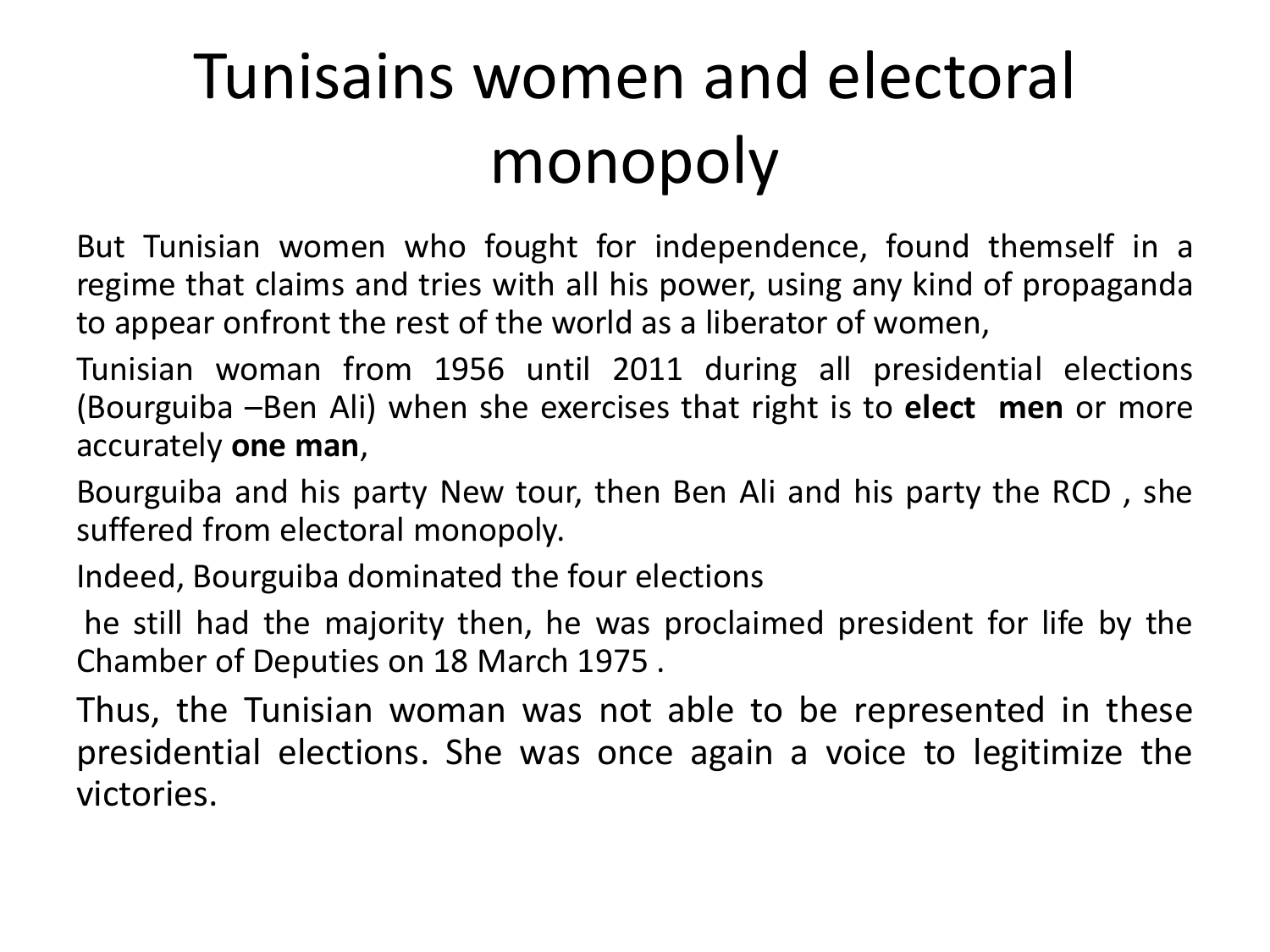- It was only in 2014 that Ms Kalthoum Kannou broke this electoral monopoly by presenting herself as an independent candidate in the presidential elections.
- However, the Tunisian were not ready yet, partly because of the political context

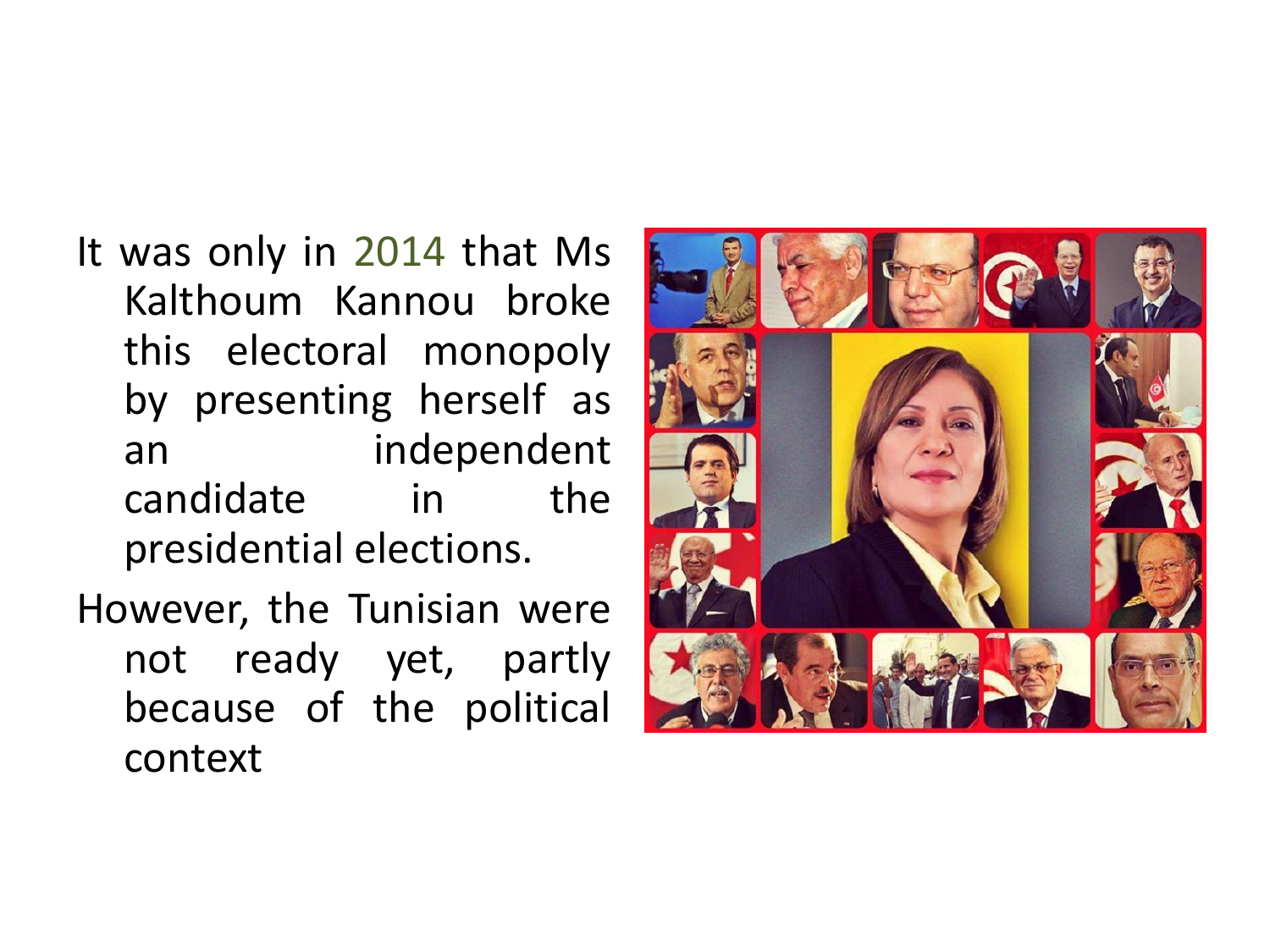### Political contexte

#### **Assassination of Chokri Belaid : 6 february 2013**



- was a Tunisain lawyer and politician who was an opposition leader with the left-Democratic Patriotic Mouvement
	- Belaïd was a vocal critic of the Ben ALI regime prior to the 2011Tunisian Revolution and of the then Islamistled Tunisian Governement.
- On 6 February 2013, he was fatally shot outside his house, close to the Tunisian capital, As a result of his assassination,<br>Tunisian Prime Minister Hamadi Tunisian Prime Minister Hamadi Jbali announced his plan to dissolve the existing national government and to form a temporary "national unity" government .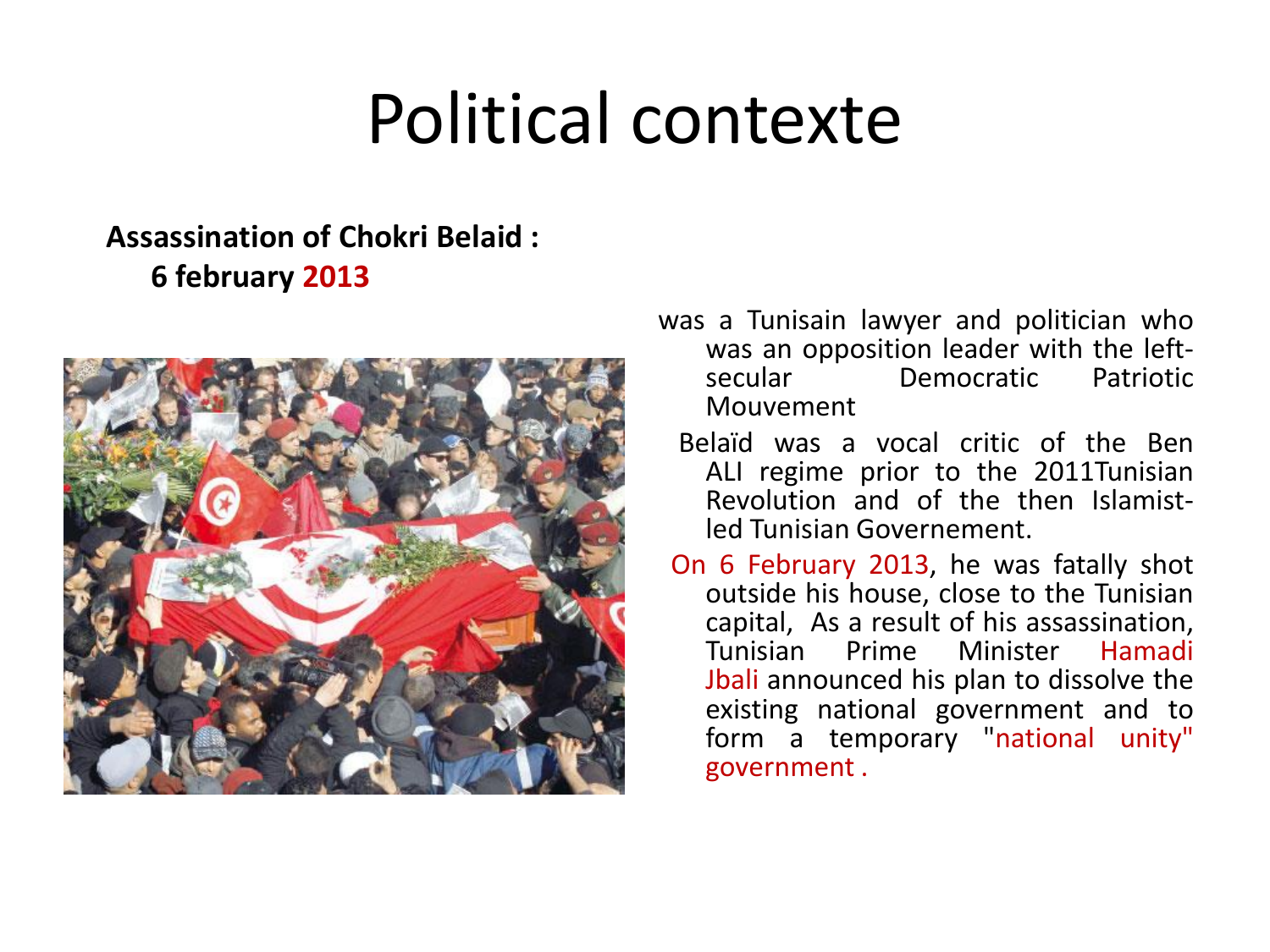## Assassination of Mohamed Brahemi: 25 JULY 2013



- With a brazen hail of bullets, gunmen assassinated Mohamed Brahemi on Thursday as his family watched, inciting nationwide outrage and exposing a deepening political divide in Tunisia
- The assassination of the opposition leader, Mohamed Brahmi, was the second time in five months that a leading liberal politician was fatally shot. Many suspected that Islamist extremists were responsible and warned that they threatened the kind of pluralistic democracy envisioned in Tunisia's 2011 uprising, which inspired the Arab Spring revolutions.
- Hundreds of demonstrators gathered in front of the Interior Ministry building, blaming the ruling Islamist party and its followers for Mr. Brahmi's killing and shouting for the government to go.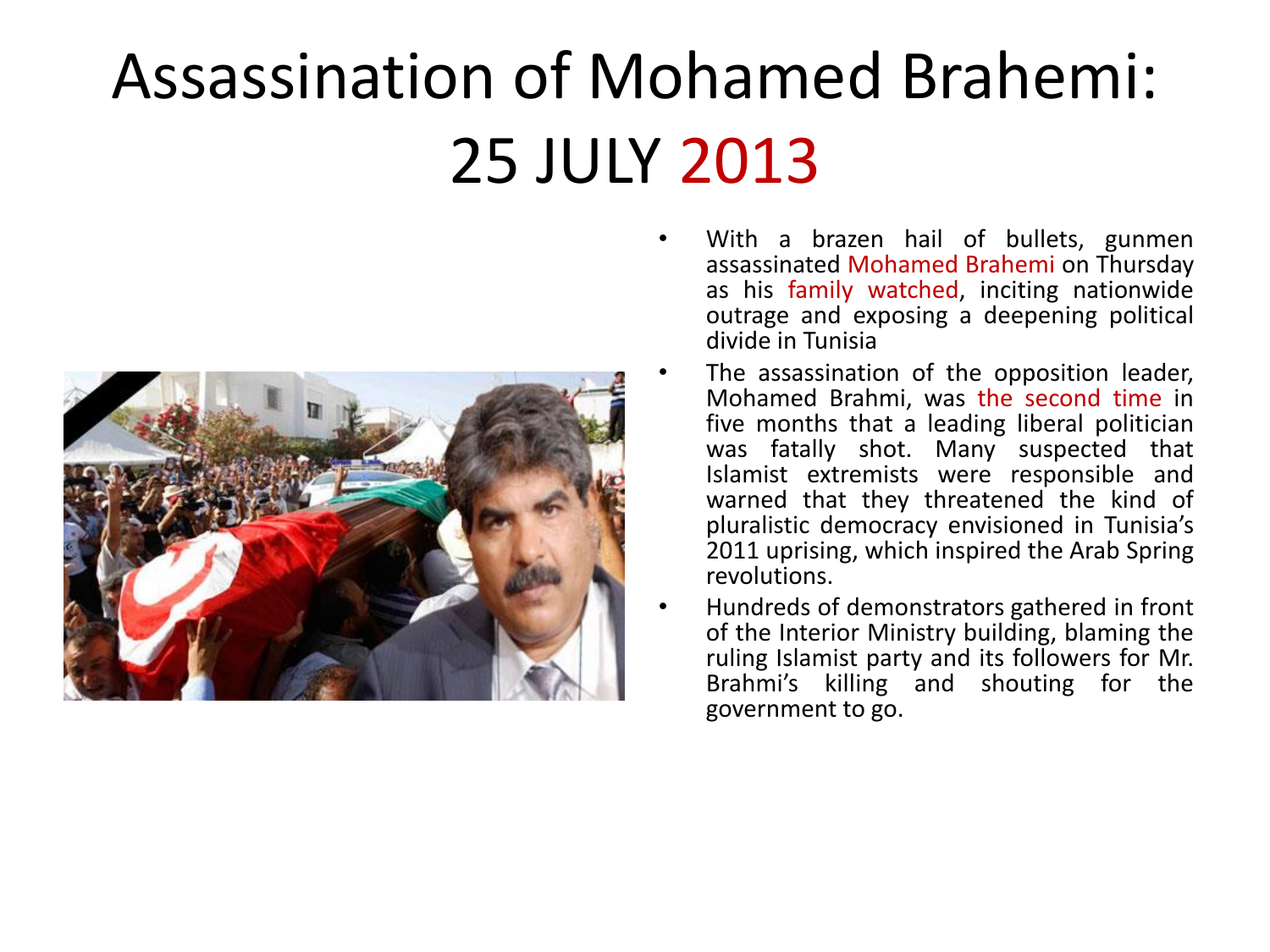## **Tunisians martyrs**

#### **8 Tunisians military killed in holy month 29 july 2013**



**Eight Tunisian soldiers were killed when gunmen ambushed an army unit near the border with Algeria, The attack took place on Jebel Chaambi, a suspected hideout of al Qaeda-linked militants.**

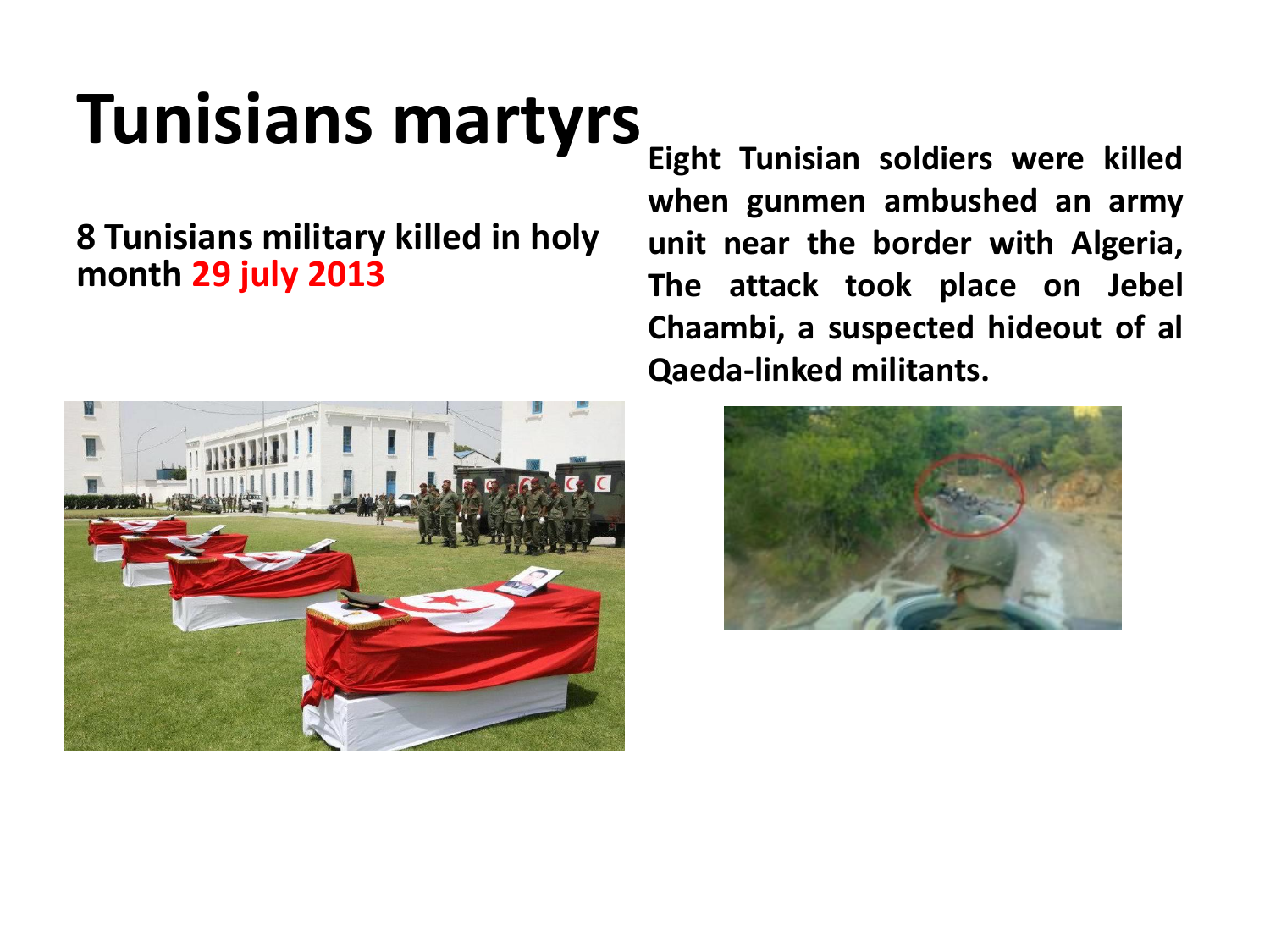#### **Tunisia marks day of mourning**

#### **Tunisians martyrs**

- National Guard were killed in clashes on 23 October 2013.
- a year after this tragic event and **a few days before the parliamentary elections on October 26**, a National Guard agent was killed and others wounded in a firefight at Oued Ellil. Two soldiers were also injured during an exchange of fire that took place today in Ain El Karma in Sakiet Sidi Youssef.
- In addition, five soldiers were wounded following the explosion of a mine in Sidi Rabeh at Sakiet Sidi Yous

**Socrate cahrney and his colleagues killed in en embauch** 23 octber 2013

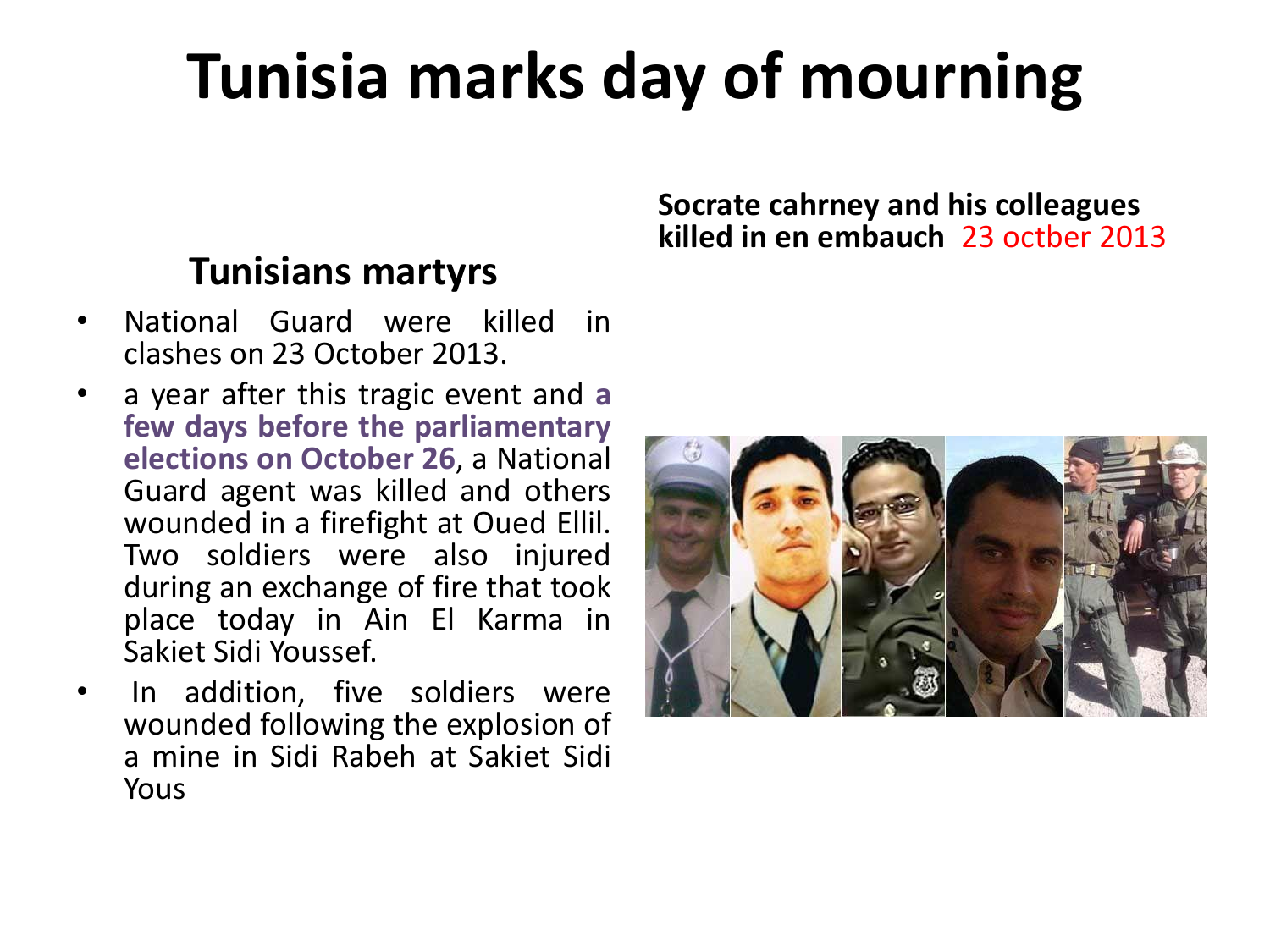### Political context and election

The assassinations of **Chokri Belaid**, **Mohamed Brahmi**, **Socrate Cherni** and the assault of the young Tunisian soldiers in Ramadan, pushed the Tunisian to sacrifice their thirst for social justice for stability and security by choosing an old school politician using a type of smart vote (VOTE UTILE)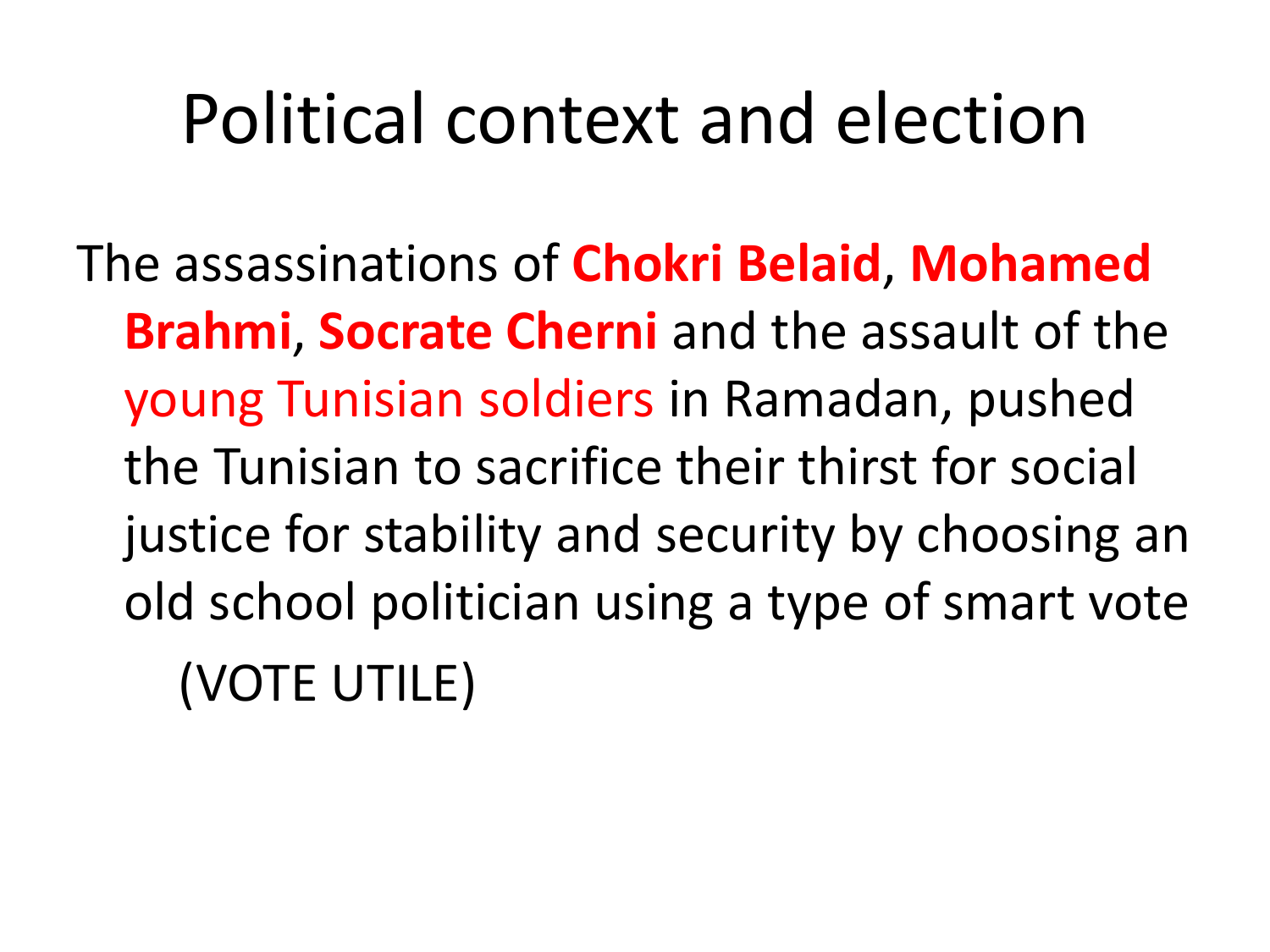## What about Tunisian woman and legislative election ?

- Before the problematic, it might be wiser to ask the following questions: which election type realizes a better women representation?
- Should elections be proportional or majority based?
- **1. Rather majority or proportional?**
- The election is considered the most democratic way to designate the rulers. However, the notion of election is a relatively quite vague concept. It contains a number of technical,
- Each has advantages and its drawbacks.
- The majority based election draws on the principle that whosoever has the majority wins the elections.
- This simple principle opens up two different choices i.e. the simple majority or the absolute majority. Thus, there are two majority based types of election: one round and two round elections.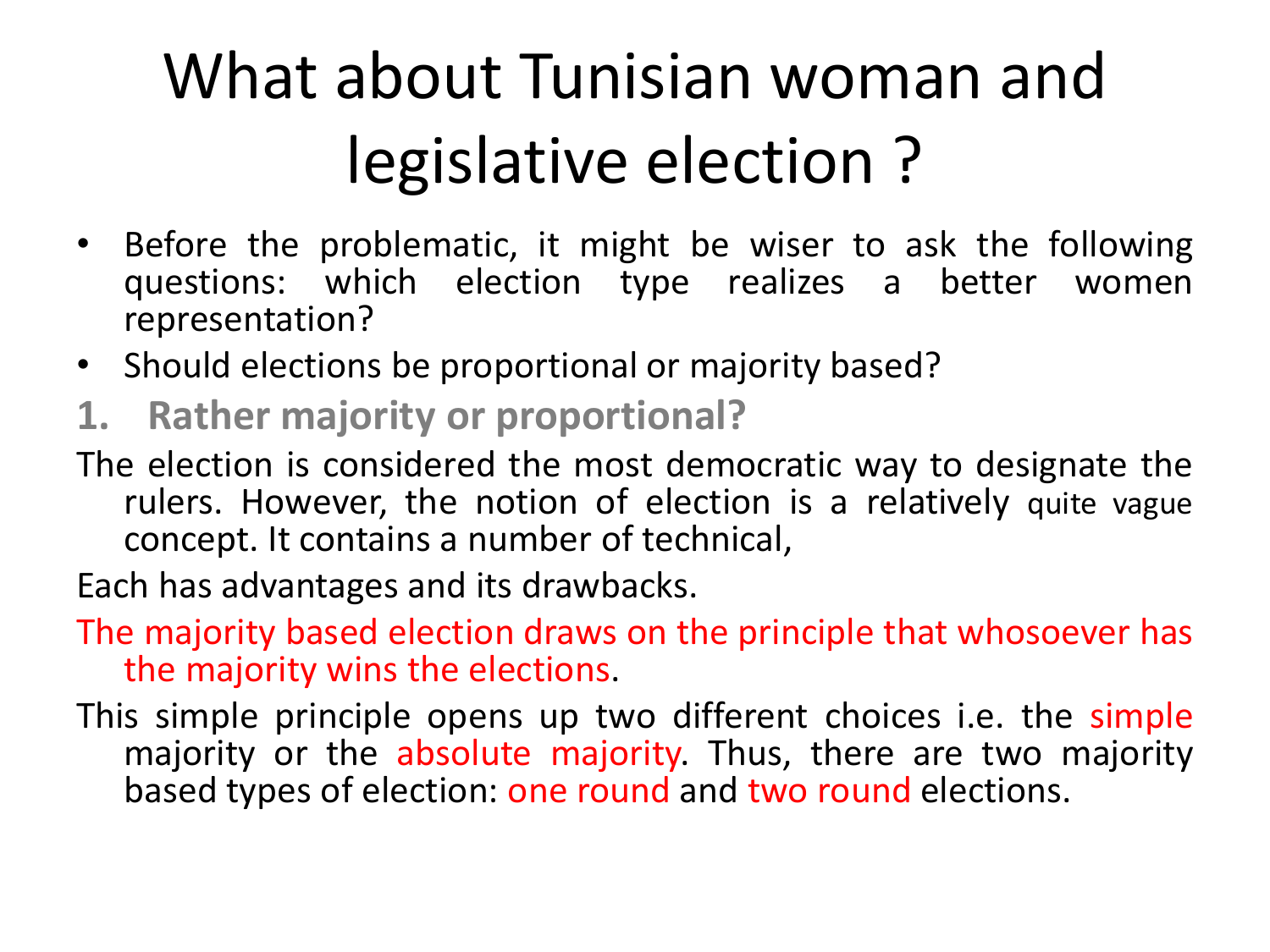- In the one round election, the simple majority is enough to be elected. Elected is that who has an impact on the political sphere due to the majority of votes. This is the simplest way of election. If there are too many candidates, **the election is easily predictable, and this is its drawback**. The chosen has to get the absolute majority, 50 % of votes plus at least one voice. If no candidate gets this result nobody is elected in this circumscription or in this country. A second round is then staged. Only those who participated in the first round with at least one voice can be presented to the second round. In the later, there is no need for the absolute majority.
- However, the proportional representation is always a listed election. Voters choose at least two persons. The electoral code fixes the mode of election be it a "fixed list", or with "amalgamation", or with "preferential vote". The "fixed list" means that every voter has to choose from lists without modification.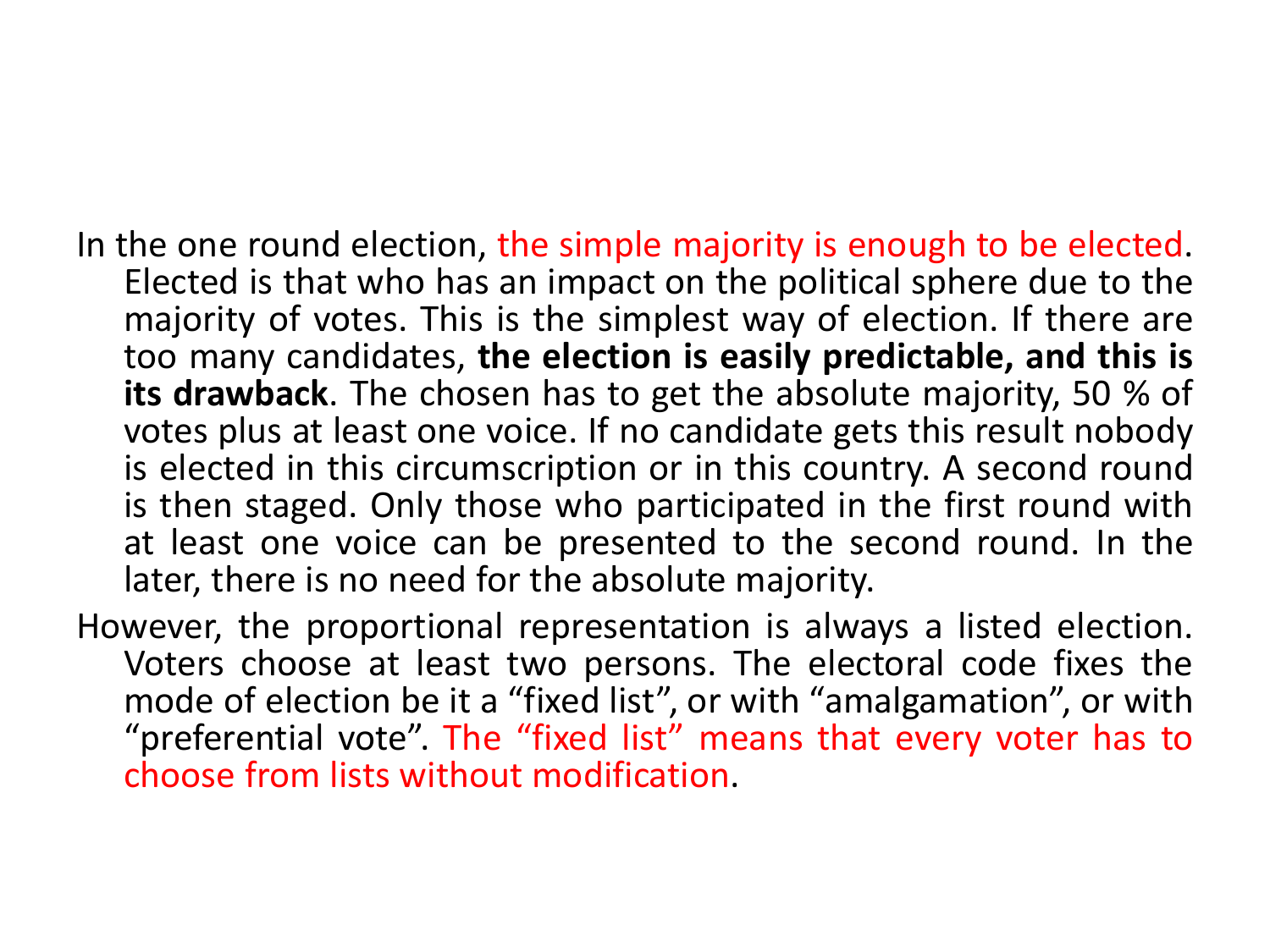#### Advantages and disadvantages

- This majority based mode of election is **not representative** of the people determination or will, where the candidate who receives the majority in a circumscription just wins, and the **other voices are useless**.
- If results were expressed in function of the rates granted to every party the physiognomy of the National Assembly would be totally different.
- This phenomenon **may incite people to boycott elections**. Knowing that their votes will be useless, many of them think long before participating.
- **In other circumscriptions, there are those who vote strategically. They support the person who has the opportunity to beat a candidate they do not appreciate, instead of voting out of convictions.**
- This **mode excludes some categories** of persons and does not allow setting up measures to increase the participation rate.
- In this mode, **women representation** and the equitable representation of ethno cultural diversity depends on changing **political will.**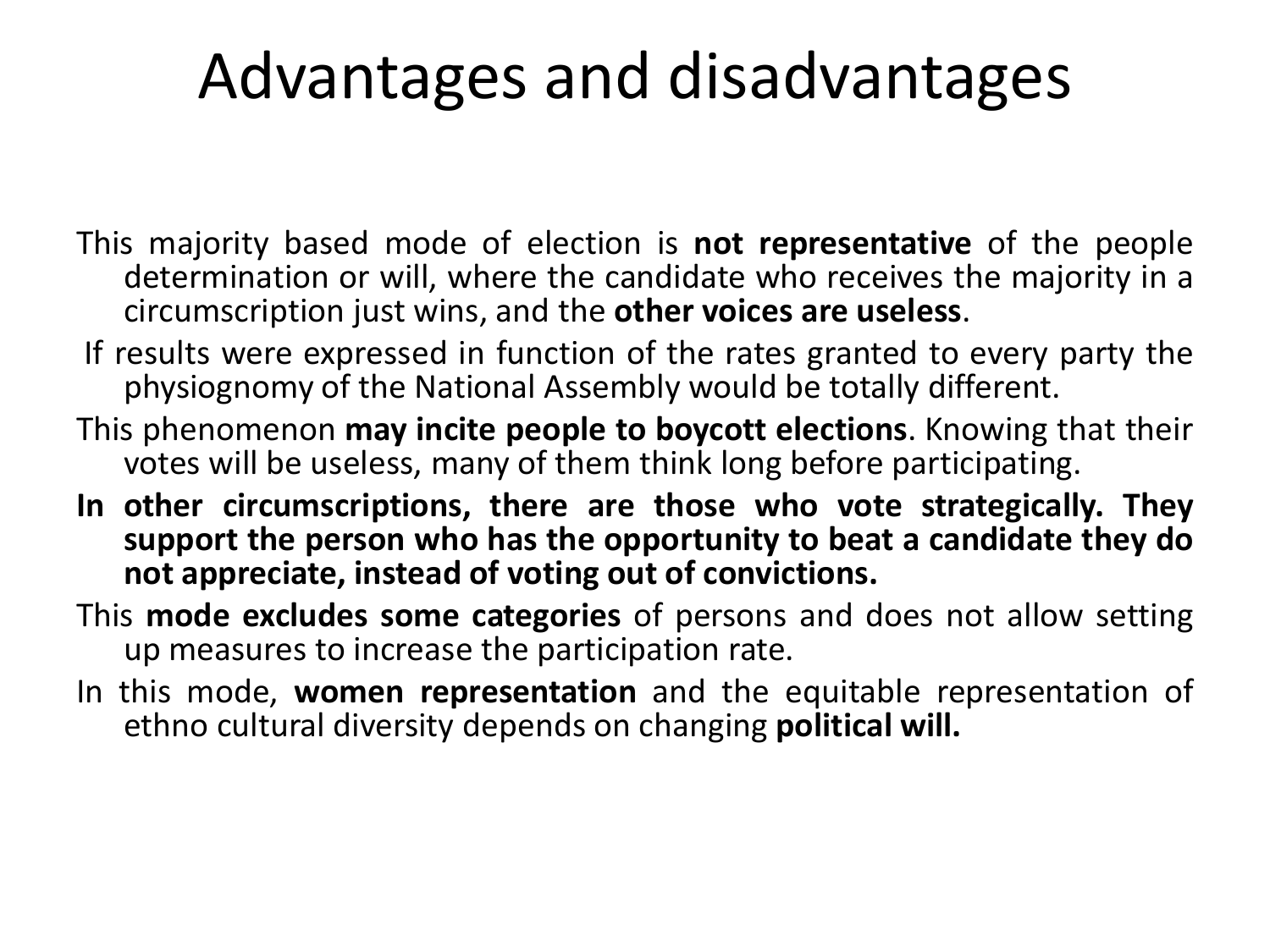- **The National Assembly** is the institution responsible for representing **all The Tunisians**, and promotes our ideas and preoccupations and takes decisions which concern every women or men citizen. **Everybody** must feel at home there, **men** and **women** in the Assembly **should be equal**.
- Thus the proportional mode is the **key criterion for women to access the parliament**, even before the other socio economic variables such as education or income. According to some studies, **the proportional election with lists provides women with the best opportunity to be in the parliament** (Lovenduski and Norris 1993; Regle 1987). In western democracies, there is a rise in women participation rates; and it is with proportional election that this rise is there (Norris, 1996).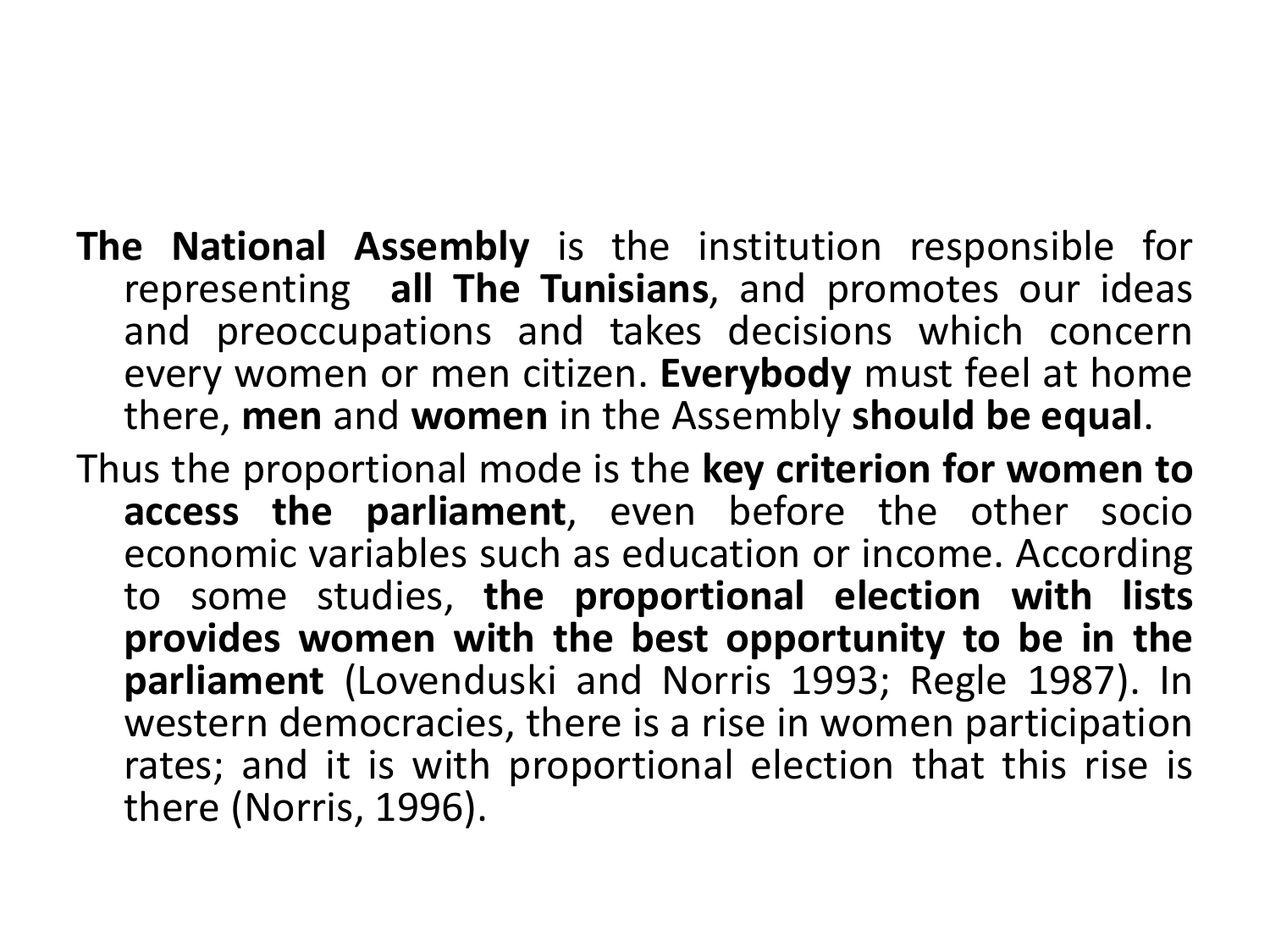### II -Tunisian women and legislative elections

#### ➢ **Proportional Versus Majority voting system**

The representation of Tunisian women in the majority electoral system:

If we observe the elections under Bourguiba we note that from November 4, 1979 Only two women are elected, that number increased to seven in 1981.

Thus, the performance was weak with Bourguiba, but Is the woman under Ben Ali was able to increase its quota?

Already April 2, 1989, six women are elected.

- March 20th 1994, following the new electoral code, six parties from the opposition were there against "le Rassemblement constitutionnel démocratique (RCD)" and there were 152 elected men and 11 women.
- October 24th 1999, change touched the number of representatives (up to 182) and the number of seats reserved to the lists did not get the required majority (became 34). Participation was up to 92%. 161 men and 21 elected women.
- October 24th 2004, seven parties with 300 candidates raced for the 189 seats. 146 men and 43 women.
- October 24th 2009, with the adoption of gender parity, women represented 14.89% of the government members, 27.57% (59/214) of the elected representatives.
- Things improved from the previous elections.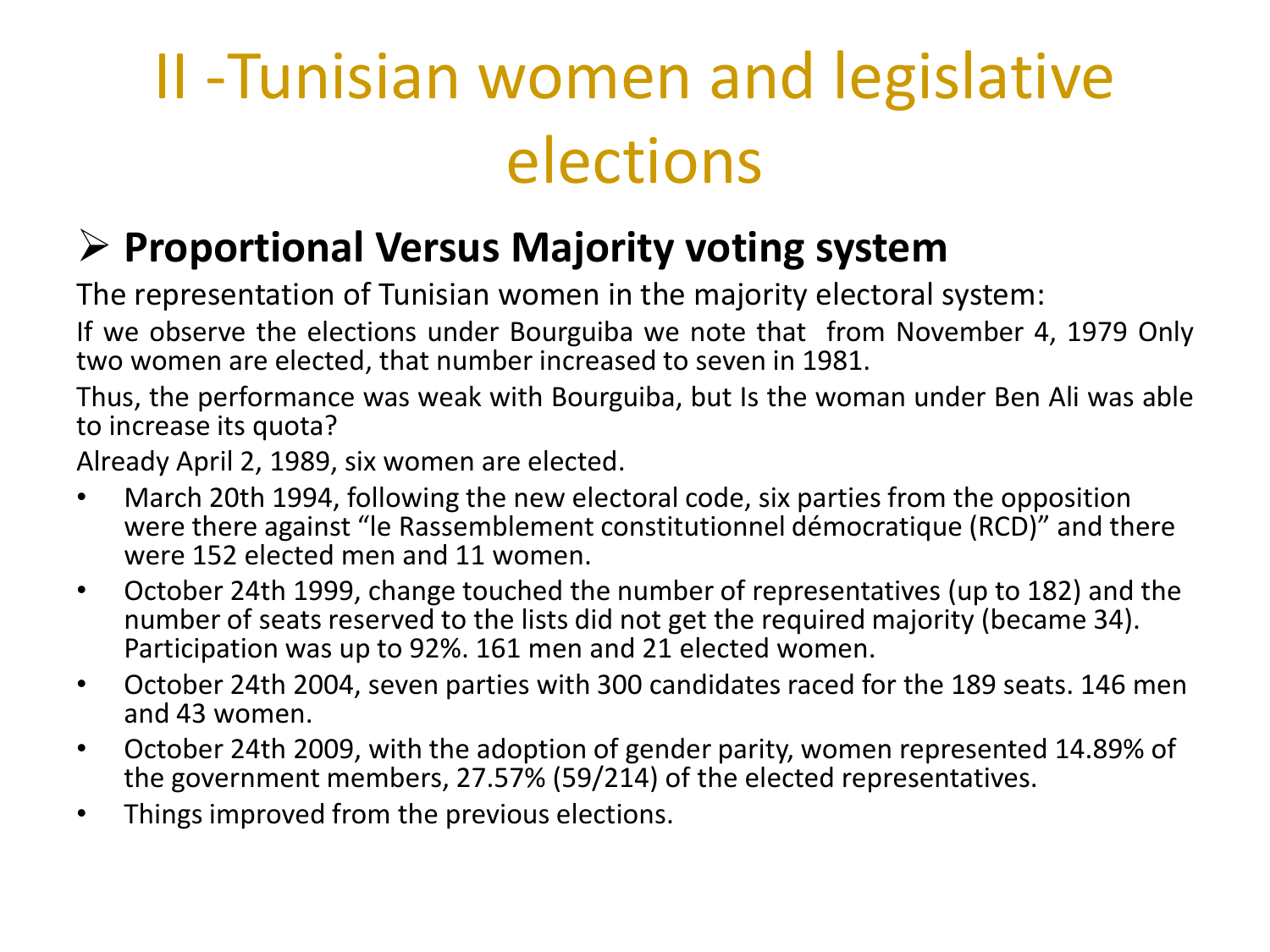# Tunisian revolution and women



#### After the revolution, Tunisia adopted the proportional mode.

- the Jasmine Tunisia knew 3 elections: the elections of the National Constituent Assembly in 2011 and the legislative elections in 2014, the presidential elections(2 rounds)
- the new constitution, ratified on January 26<sup>th</sup> 2014, created a semipresidential system.
- In October 2013, eight organizations from the civic society presented recommendations so that NCA consider them when declaring the electoral law (Tunisian association for constitutional law, Tunisian women voters league, ATIDE, I watch, Chahed...)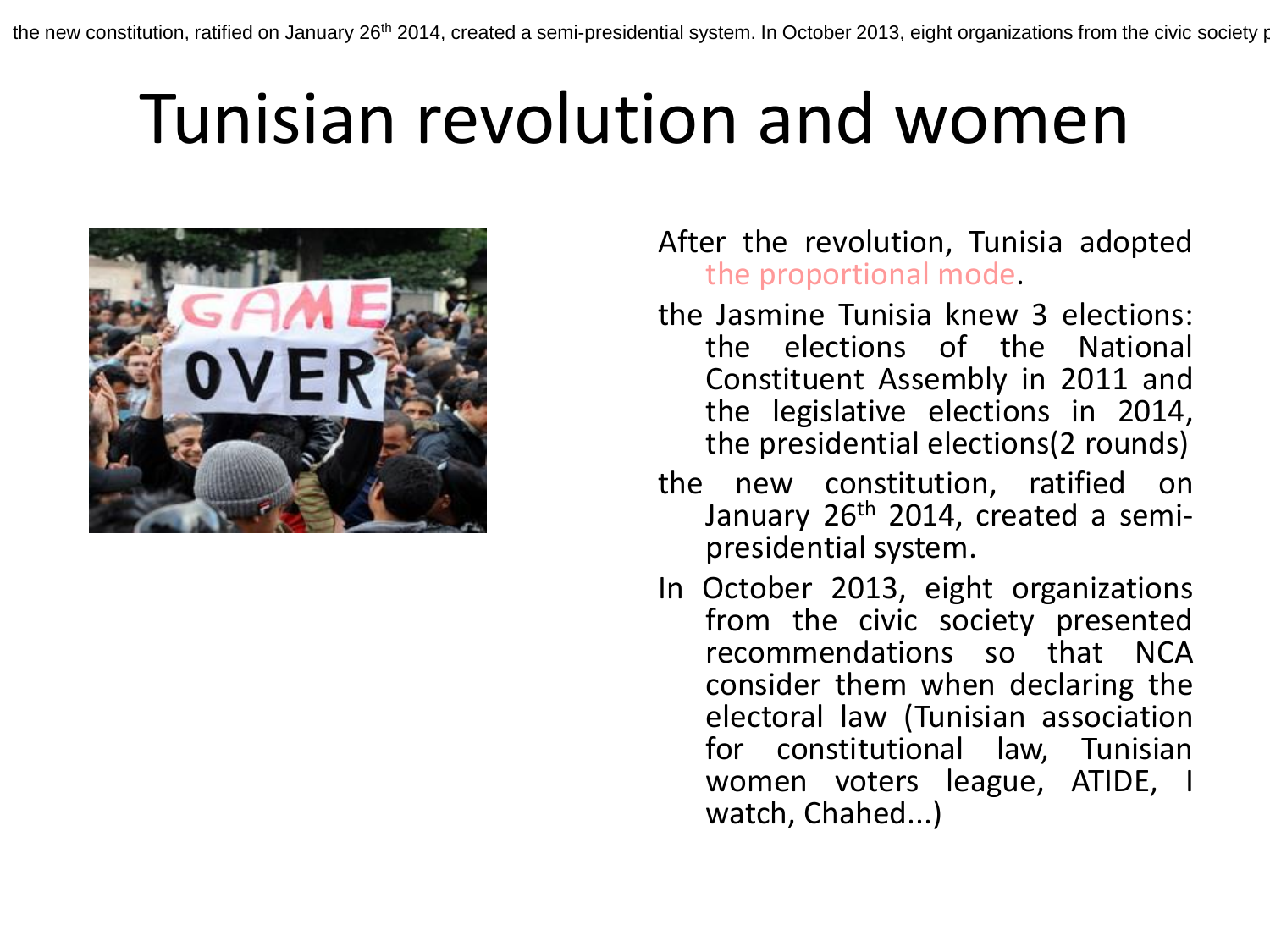- Tunisian women remained under-represented in public and political life. The power remained with the men belonging to the hegemonic party.
- Regulation of May 2011 concerning the election of the National Constituent Assembly (Art. 16) establishes parity between **men** and **women** apply, with **alternating** man and **woman** candidates on **electoral lists**.
- The October 2011 ANC election was **the first democratic** elections, **free** and **fair** in Tunisia, **59 women** have been elected to the Constituent Assembly of Tunisia. They represent **27%** of the 217 elected.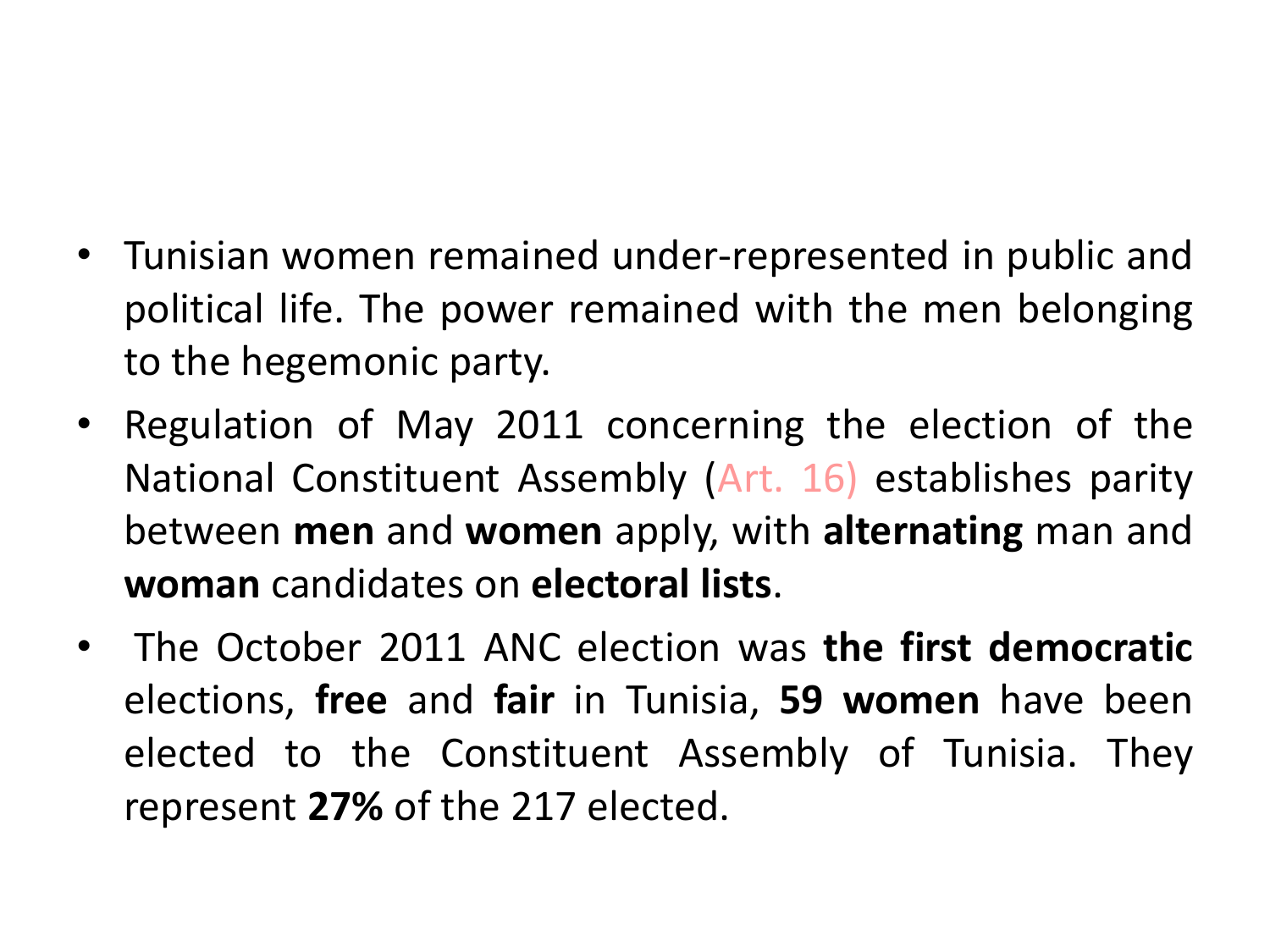#### Horizontal or vertical parity?

• Parity is now a constitutional principle provided in the Article 46 which stipulated that "the state endeavors to achieve parity between men and women in the elected councils". To implement this constitutional disposition, a 2014 law stipulates that this disposition may be criticized because it only focuses on the vertical parity which sets the parity at the level of elected councils as a goal.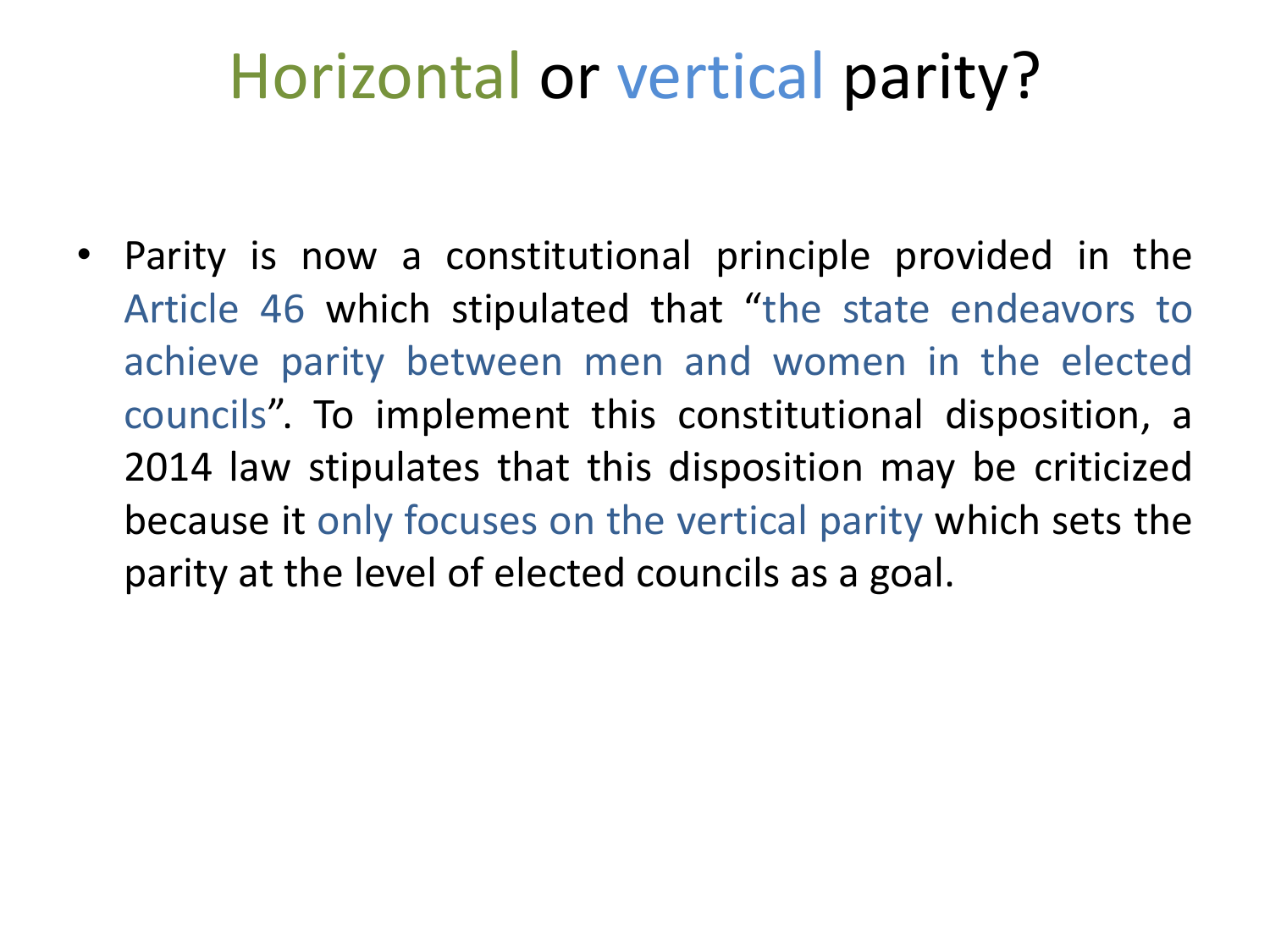- However, Article 24 of this law simply devoted the vertical parity within lists and did not consider the horizontal parity. It resulted in a series of reactions within the democratic coalition who wanted to cancel this article for nonconformity to the Constitution.
- The Temporary Instance for the constitutional control refused to admit the **unconstitutionality of Article 24**.
- As a result, no parity at the level of the top of the lists because it only depends on the candidates and the political parties.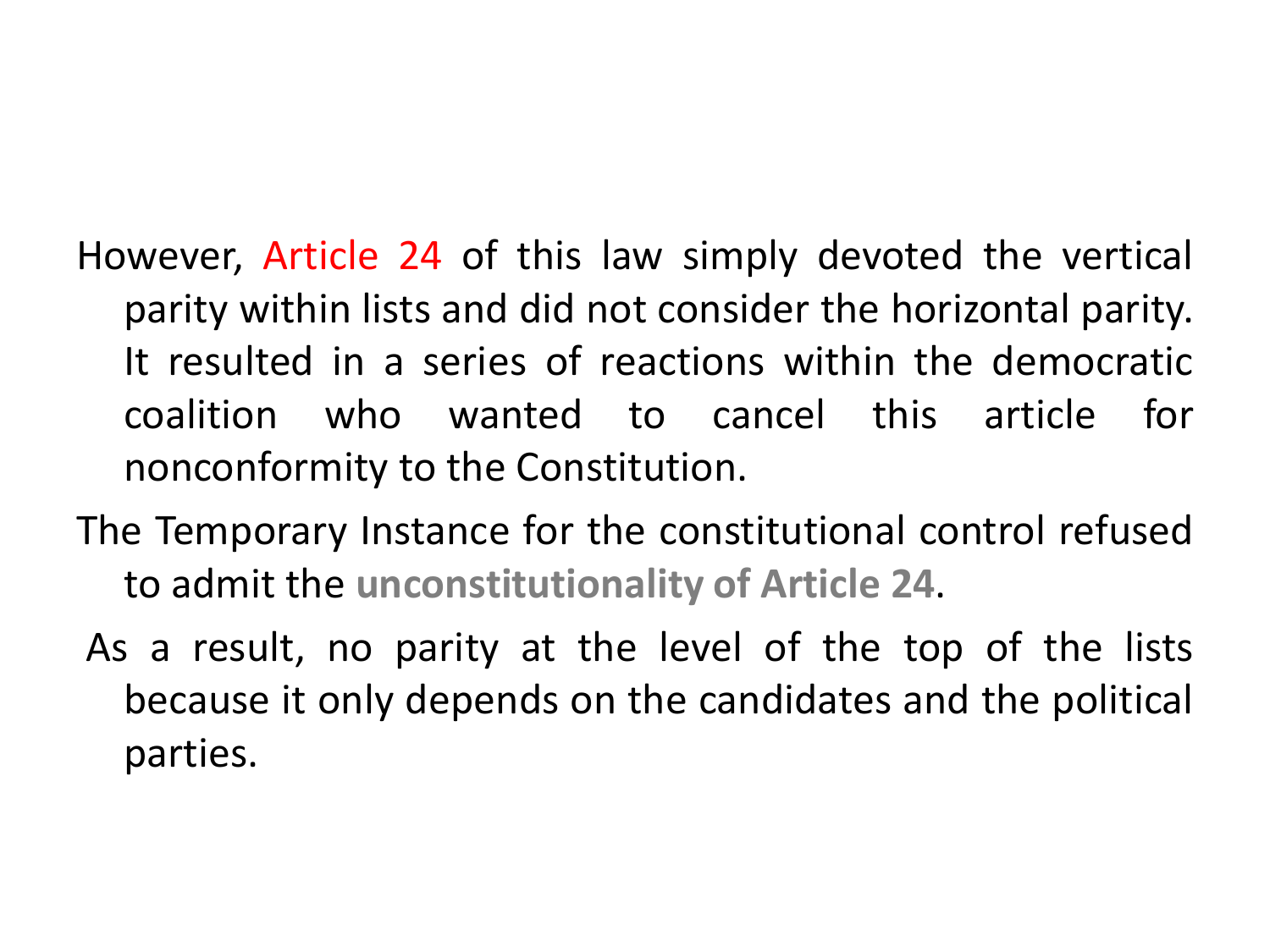Elections showed that the number of women elected in the legislative elections in 2014 was **only 12% of list tops (+5% comparing to 2011**).

That was why the **electoral law had been modified to include horizontal parity to insure the constitutional objective of parity** in every elected instance.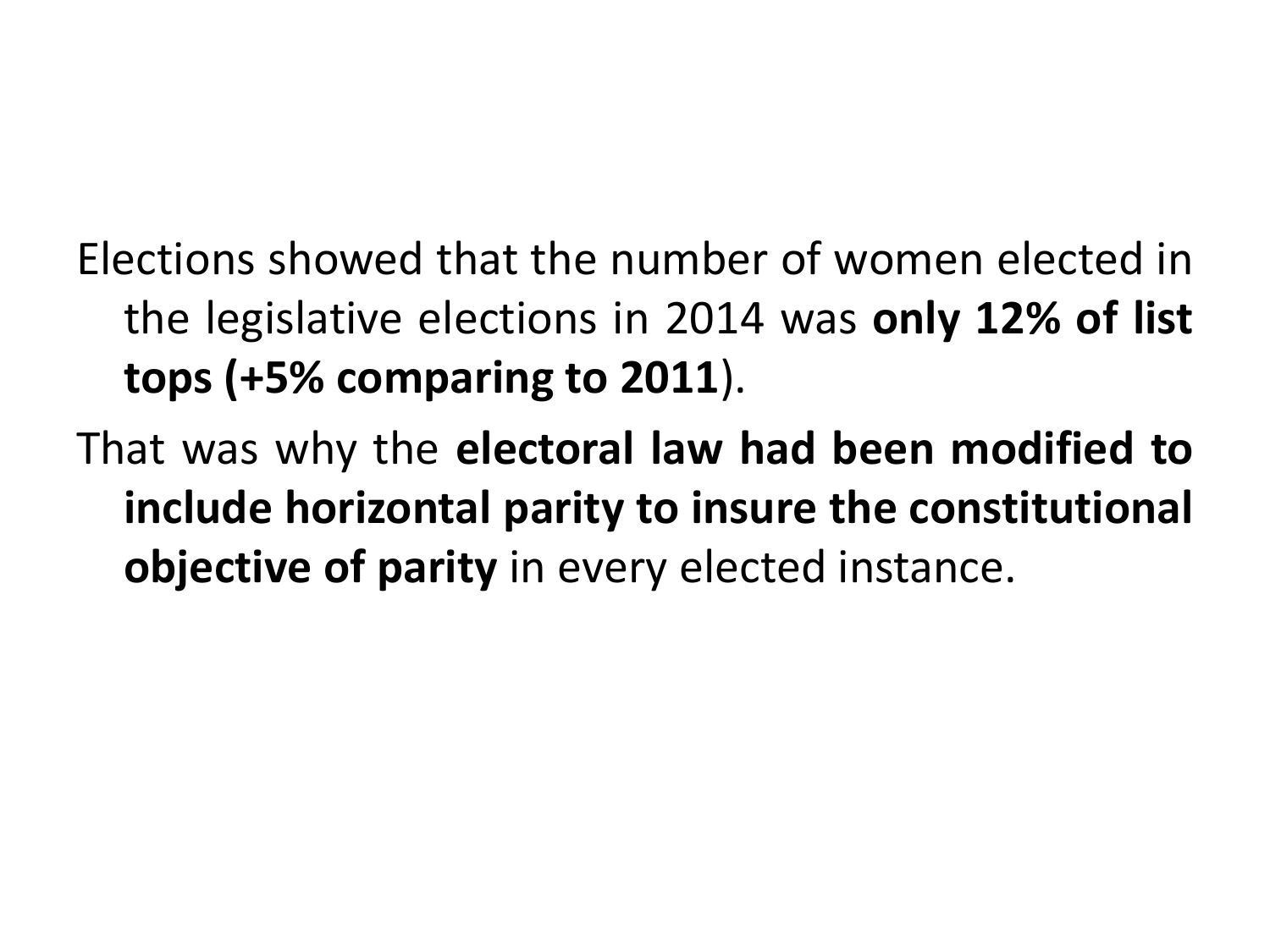- Did the elected women defend our cause or were they just the echo of their political parties? Did they not even support and suggest antiwomen laws?
- They are certainly **present at the level of parties**, but they are often **rejected after being exploited at elections time**.

The same mechanism is there within parties.

Most elected women, no matter whether they are liberal feminists or conservatives, since the days of Bourguiba, **reflect their parties**: Neo Destour, RCD, Nahda, CPR, Nidaa, except some women such as **Radhia Haddad**, a feminist militant who actively participated in the national movement against the French protectorate, she was one of the first parliamentary women in Africa and in the Arab world.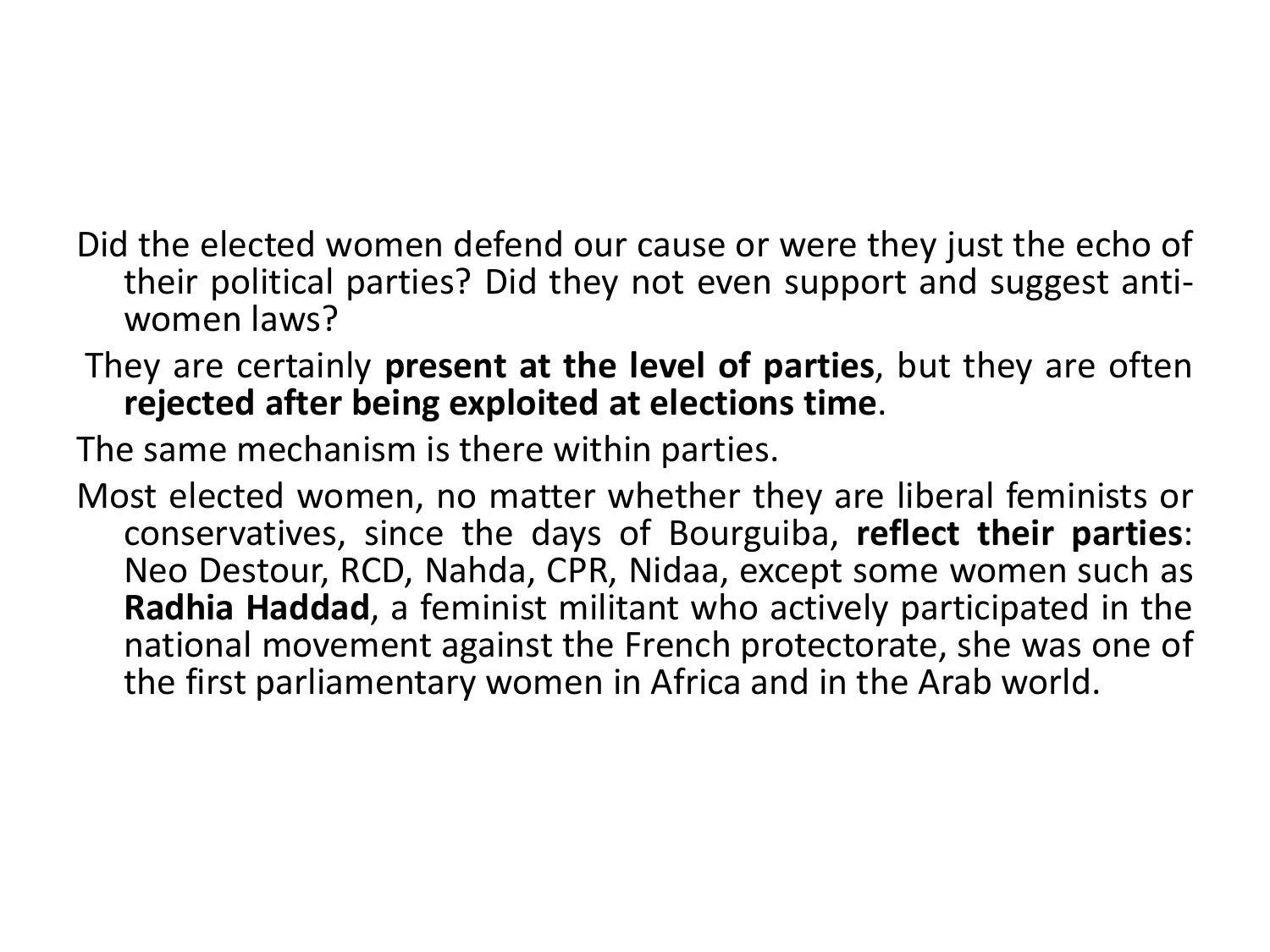#### The importance and the impact of the vote of the Tunisian woman? A stake for the Tunisian society

#### **"The ballot is stronger than the bullet" Abraham Lincoln**

- Nobody can deny the importance of voting. Nor can we deny the importance and **impact of Tunisian women's voting.**
- Actually, during the second round of the presidential elections, the Tunisian women had decided to massively vote for **Caid Essebsi** due to his "**election speech**" in which the status of the Tunisian woman had been a dominant concern.
- He claimed the Tunisian model of women emancipation and refused any sort of regression.
- The ISIE announced the final results although anticipating the fixed date. The candidate of the party Nidaa Tounes, the liberal party with majority, Beji Caid Essebsi, won the presidential election with 1.731.529 votes **(55, 68 %);**his opponent Moncef Marzouki had 1.378.513 votes (44, 32 %).
- The Tunisian women votes were crucial to these results as about one million women voted for Beji Caïd Essebsi versus **about 300.000** for his rival.
- The Tunisian electoral process of 2014 was an undoubtedly **women success story**. In fact, women shaped the results of the elections.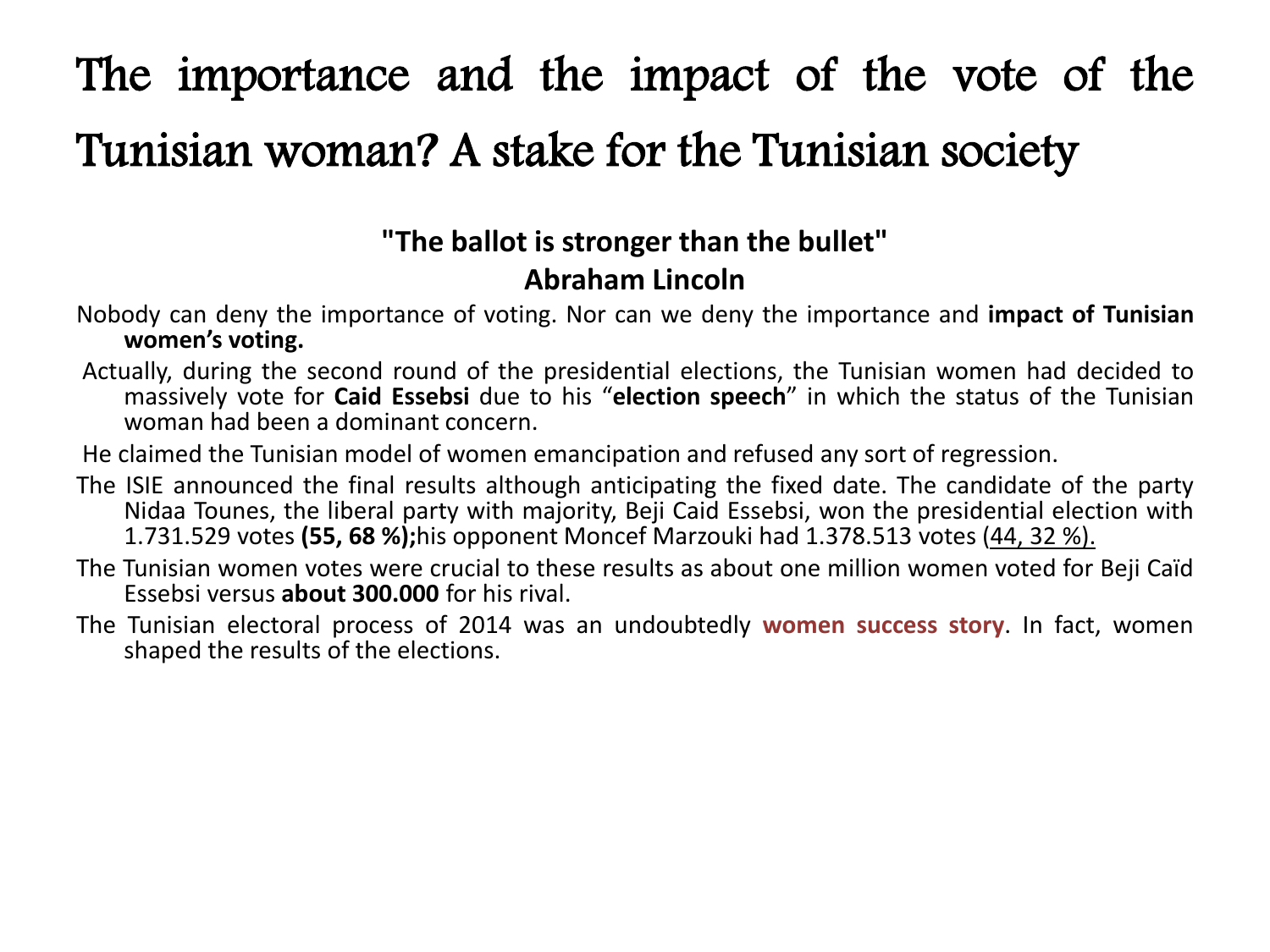#### **Difficulties and shortcomings of women during the electoral process**

#### $\triangleright$  Women in the electoral administration ISIE:

- ISIE consists in 9 independent and impartial members 3women and 6 men. Within its departments women nearly reach 50%, including a woman at the head of the legal department and one responsible of training.
- 64 women agents and 102 male agents. Parity is achieved at the level of registration agents, for there were 1422 women out of 2618. Within the local instances, women were not equally well represented; there were only 13 women out of 90. Local coordinators were mainly men. According to ISIE figures, there were only 5 women coordinators out of 27.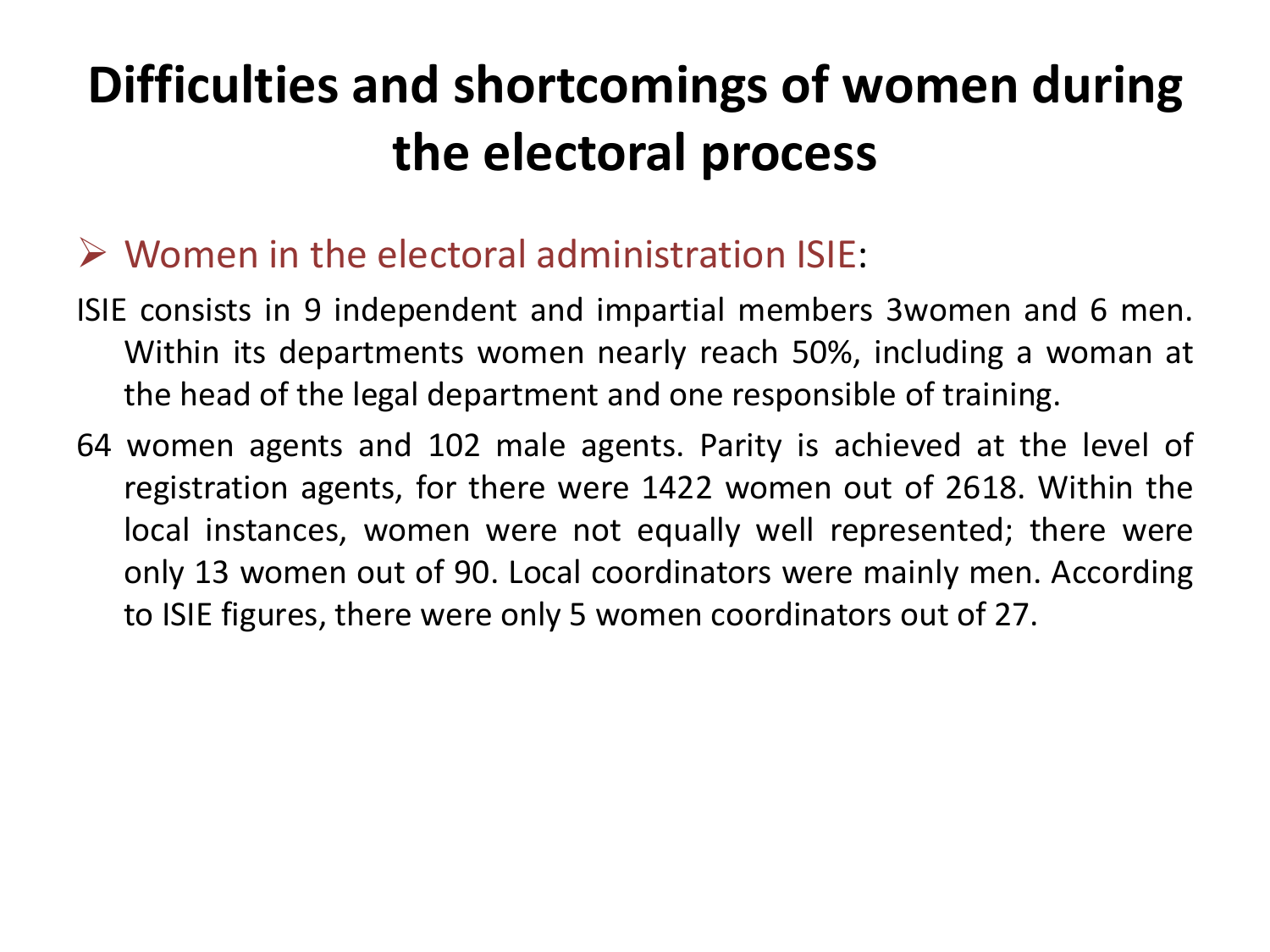#### ➢ Voters registration

- The crucial stage had faced many problems which was a shortcoming for the process. First, the new administration did not review 2011 the electoral directory. Then, the ISIE decision to extend the initial registration deadline and to provide extra time for registration resulted in confusion particularly that many electors who had voted in 2011 with an automatic registration thought they could do the same thing.
- The number of the newly registered for the 2014 elections was 993.696 with 50.5% of them as women. The total number of registered citizens for both presidential and legislative elections was 5.285.136 with 359.530 abroad. **Nearly 300.000 women short of identity cards were deprived from their rights to vote,**
- **even though 5000 of** them were able to get an identity card before the deadline and were able to vote thanks to the efforts of the ISIE and the secretary of state responsible for women and family issues.
- Female participation in rural areas, just like the 2011 elections, was not satisfactory. In these zones, women suffered from economic hardships. **The illiterate voters had once asked for family member assistance and that was totally illegal.**
- **ISIE made many handbooks and launched programs of education that targeted women voters. Even though these materials did not really respect neutrality, various videos and posters were made to enhance women participation in elections.**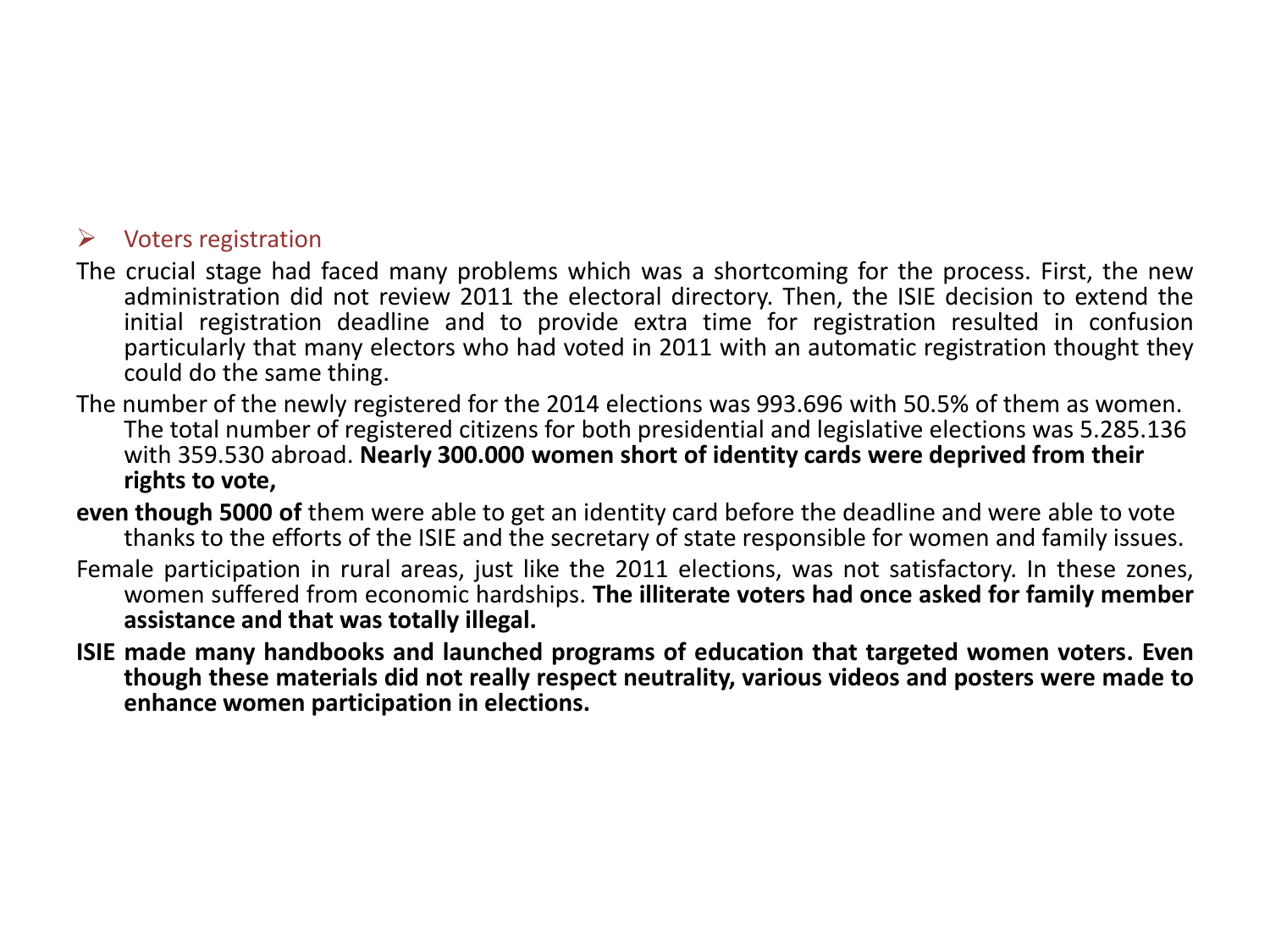#### $\triangleright$  women candidates:

- considering that the vertical parity was not maintained, there were not many women at the top of lists as only 148 women were heads of lists out of the 1.326 lists i.e. 12%.
- This represents a small progress comparing to 7% in 2011, but not quite enough to get an equal male and female representation. The People Representatives Assembly would be dominated by men.
- In 33 circumscriptions, parties presented only 3-5 women as head of lists.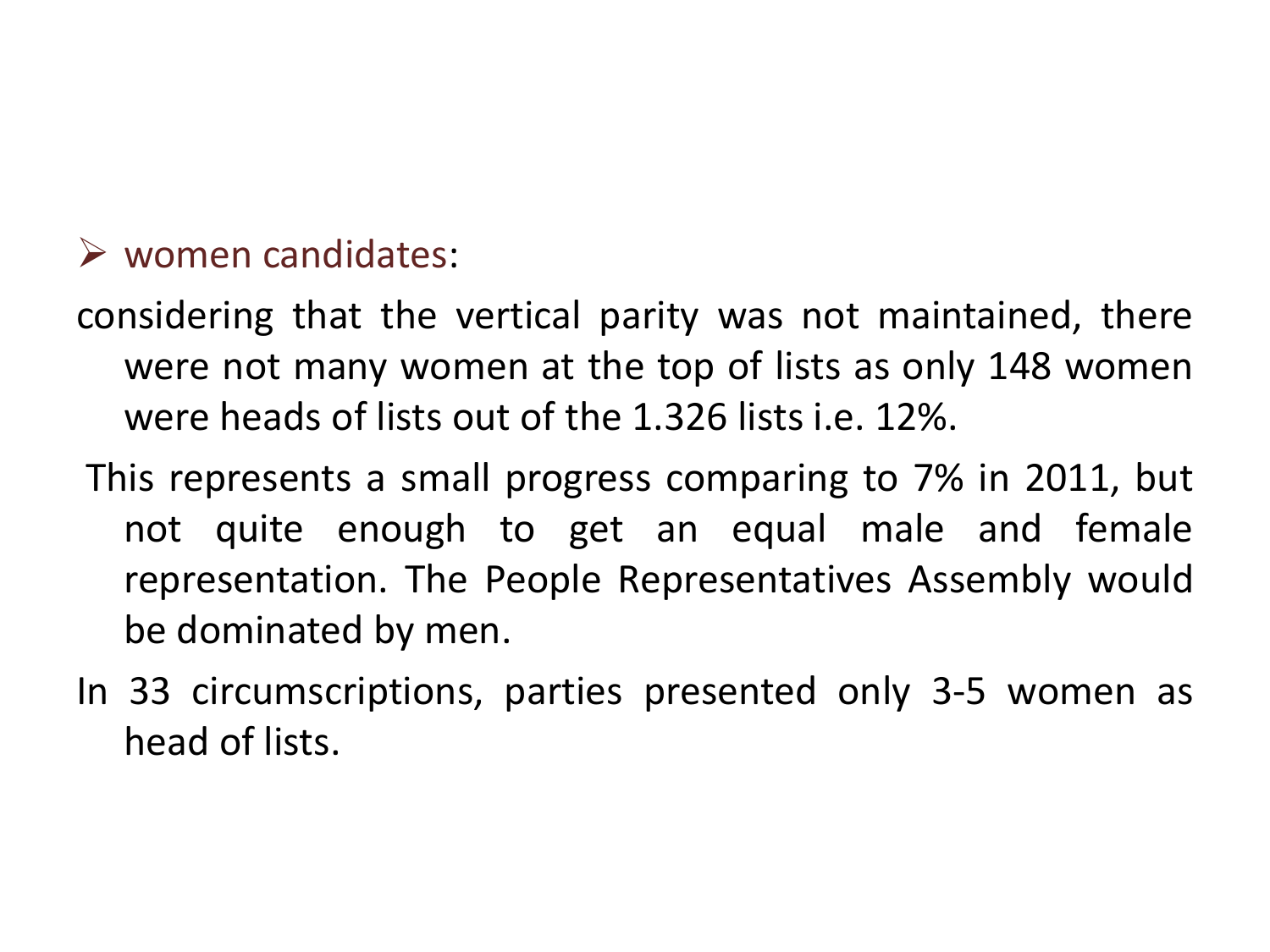$\triangleright$  Electoral campaign: during the 2014 electoral campaign, just like in 2011, women candidates were marginalized by media. They were rarely supported or supervised by their parties. This also happened even to women who were heads of lists. Moreover, these women were sometimes victims of physical violence or on social media.

This threatened their reputation and their security.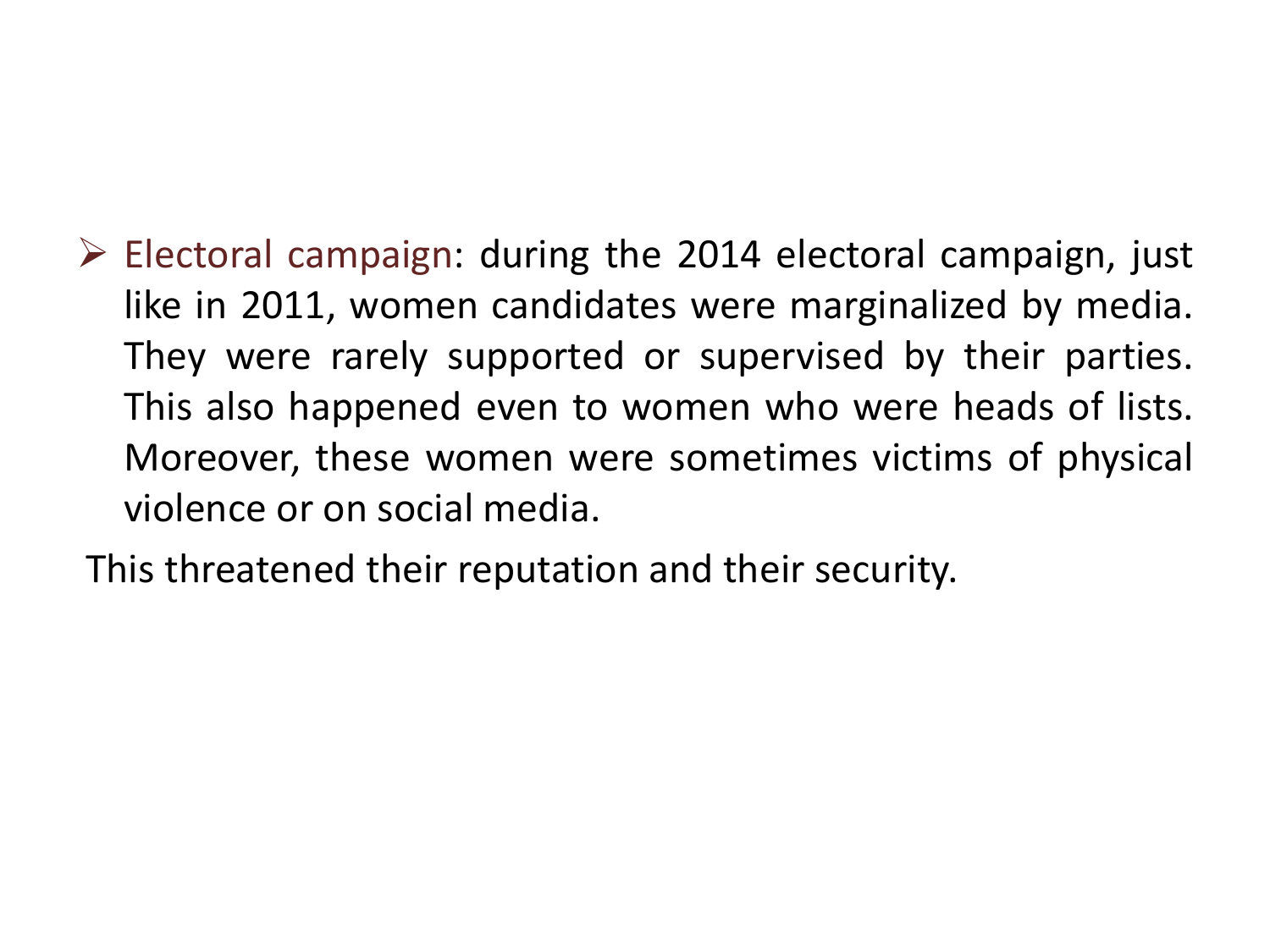- $\triangleright$  Election Day supervision: according to a gender perspective, observation showed the enthusiasm and devotion of Tunisian citizens and particularly women. During the presidential elections, particularly in the second round, there were not ling queues and they were mixed.
- ➢ Observation during voting days: concerning the supervision of the three elections, there was a mobilization of all the feminine forces engaging in the civil society.
- Women supervisors were 44% of the national observers. In some circumscriptions, the majority of supervisors were women. In the south and in internal regions there were a significant number of female supervisors: in Tozeur, 54% were women, in Kasserine 52%. In other regions, rates were near parity: Ben Arous 47%, Tunis 1 and Tunis 2, 46%. Out of 2394 supervisors, there were 1332 women.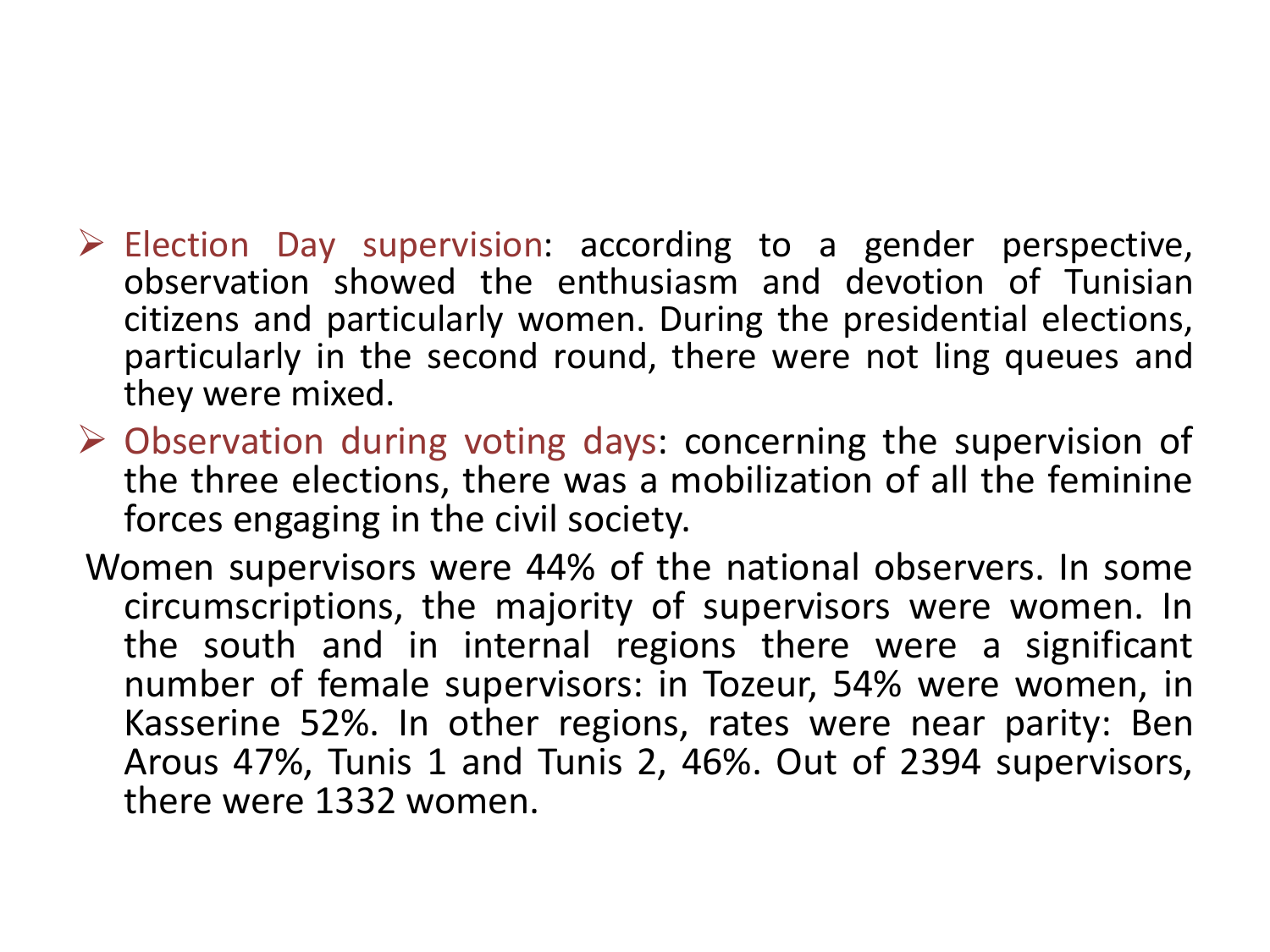- $\triangleright$  Election days: the 2014 witnessed a massive female participation. For instance, the national female participation rate in the first presidential round was up to 50.5% versus 47% in the 2011 elections.
- $\triangleright$  Voting centers: The Tunisian women were also active as members of voting offices who worked hard to manage all the technical and logistics operations in those centers.
- $\triangleright$  women observers' attendance: there was a strong mobilization of Tunisian women for the 2014 elections. as an observers they were everywhere. The 46 observing operations carried by civil society components such as ATIDE, Mourakiboun, LET and others were dominated by women.

The presence of foreign observers was much more important in bigger cities.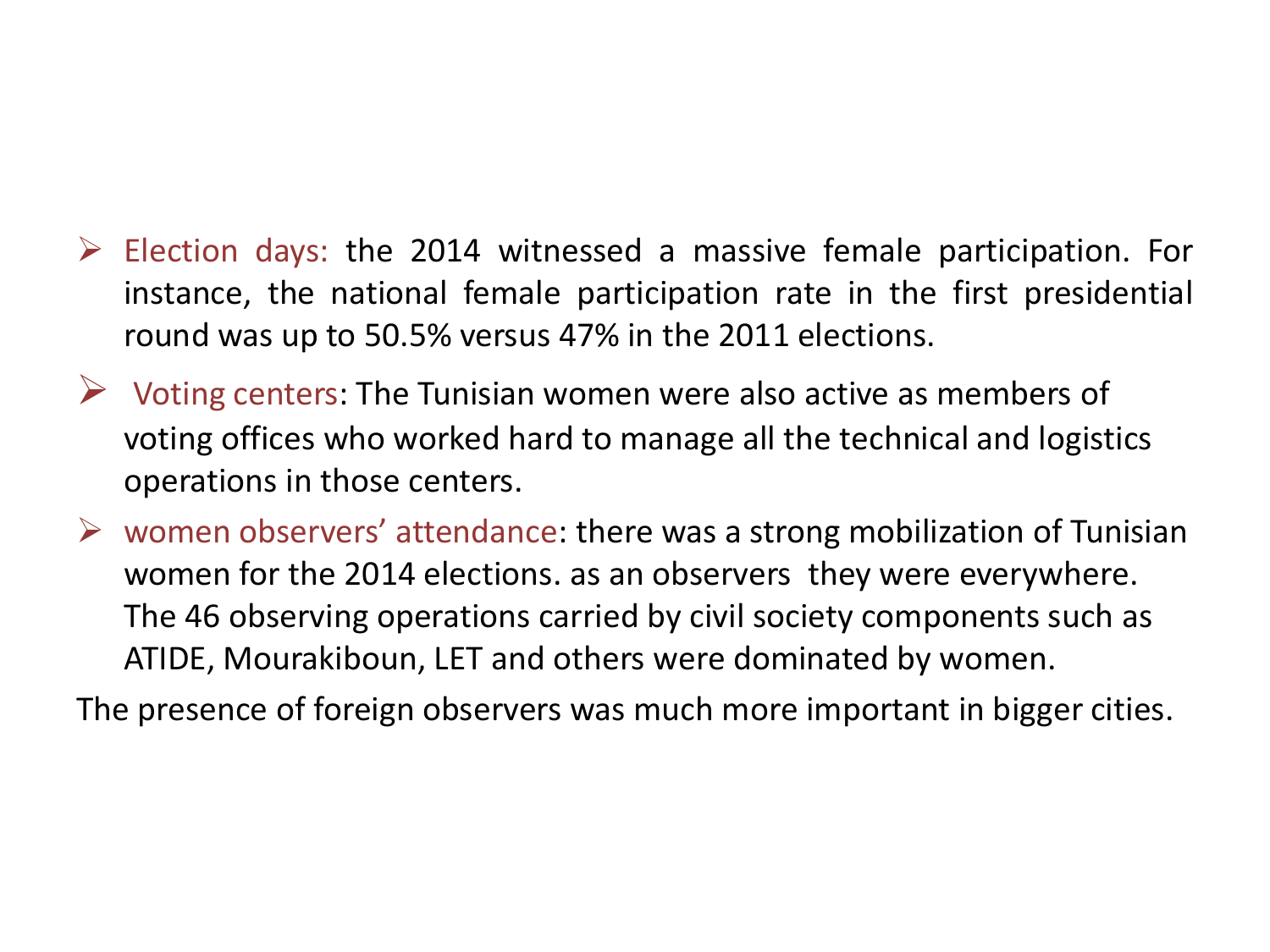## Analysis of results :

- Women were determined to exercise their rights to vote. Those who had encountered registration issues had argued with the responsible over the absence of their names and claimed their rights.
- The definitive results of the legislative election had been officially announced by ISIE after solving electoral disputes. ISIE revealed the composition of the new Tunisian People Representatives Assembly on November 21st.
- Out of 217, there were 68 women and 149 men. Women representation was up to 31.3%. This representation is slightly inferior to the third of the new elected Chamber.
- ISIE's final decision concerning the proclamation of the elections' final results lists women representation:

1- 35 women from Nidaa Tounès ;

2- 27 women from Ennahdha ;

3- 2 women from l'Union Patriotique Libre (UPL) ;

4- 2 women from le Front Populaire ;

5- 1 woman from le Courant de l'Amour ;

6- 1 woman from le Courant Démocratique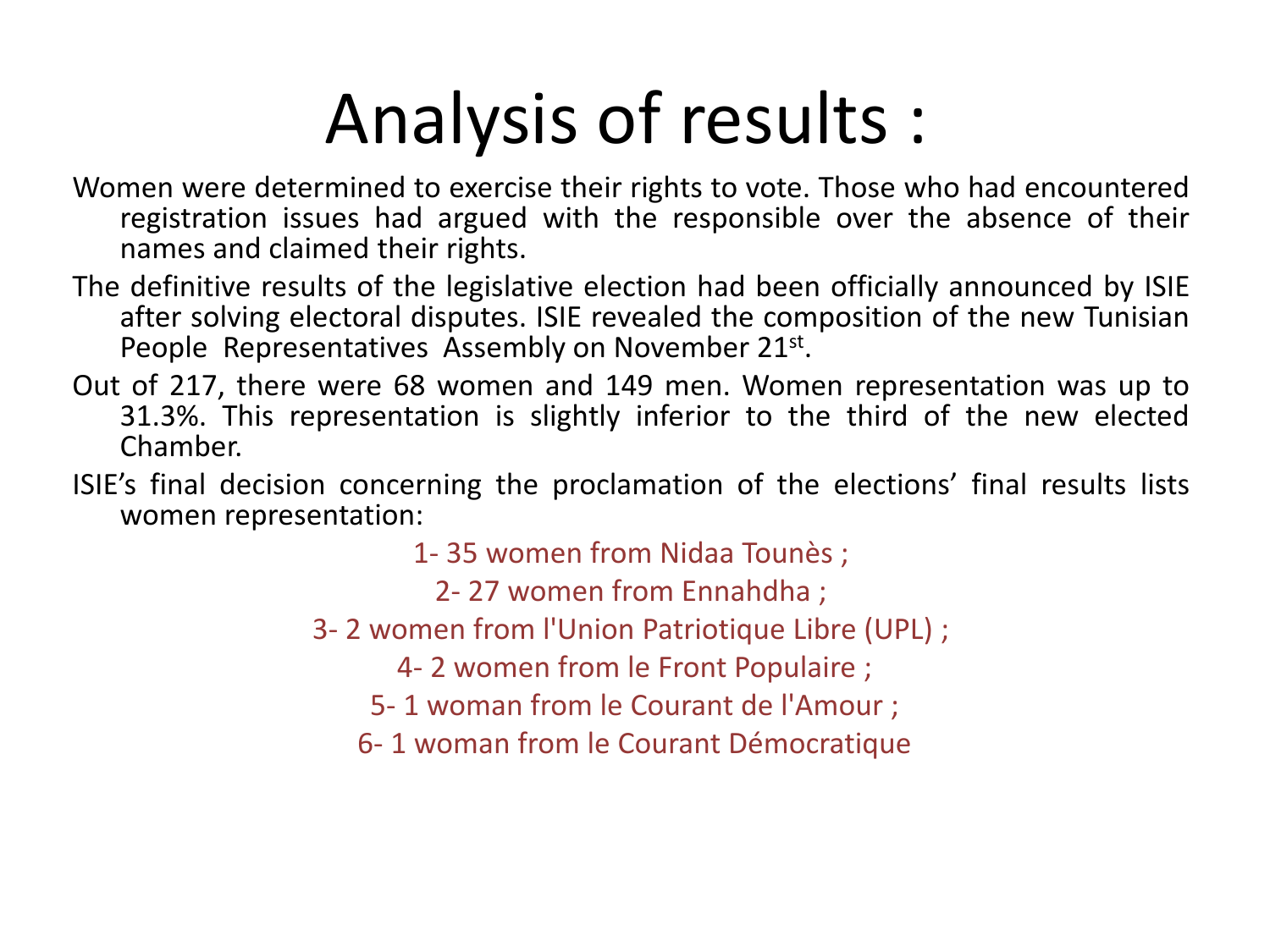- Women representation **had risen since 2011**. This representation was strengthened by the constitution of the new government.
- Thus, 8 representatives were assigned positions in the government and allowed for other 6 women to access the parliament.
- The number of women representatives was 68. 12 among them were list heads. The other 56 were elected due to the vertical parity principle imposed by the electoral law. These 56 women belonged to 2 parties (Nidaa Tounès and Ennahdha who collected enough votes to elect their 2<sup>nd</sup> or even their 4<sup>th</sup> candidates on the list in many circumscriptions).
- Thus, more than 12 candidates were top listed, 32 women were elected from the Nidaa Tounès lists and 24 from those of Ennahdha. Afek Tounes, the party that earned 8 seats had no elected women. In 2011, among the 4 elected from Afek Tounes, 2 were women such as Rim Mahjoub who left her seat for Yassine Brahim the head of the party.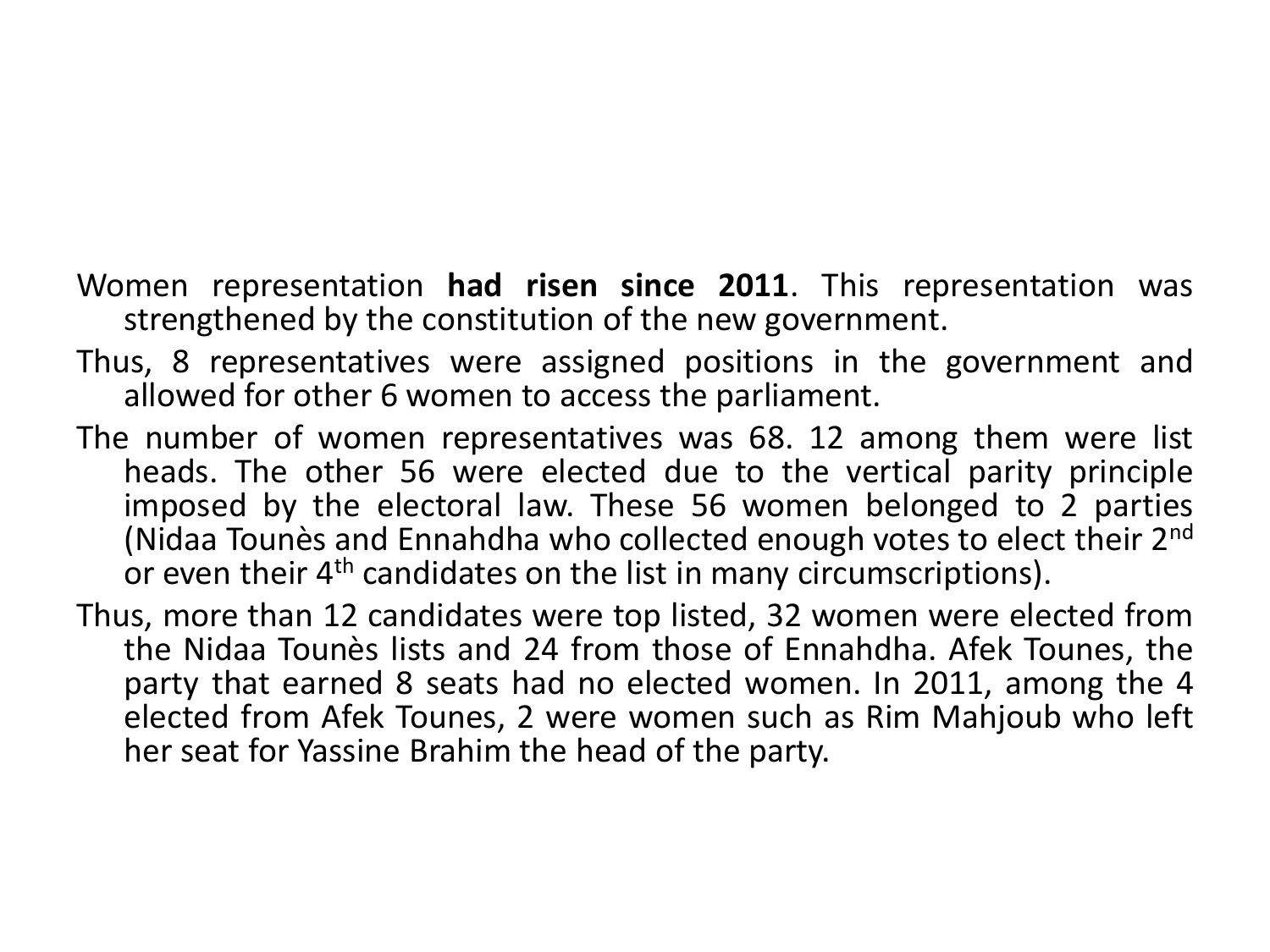- The remainder of the parties who won seats (CPR, Mouvement du Peuple, Al Moubadara) and those with sole representative (Al Joumhouri and l'Alliance Démocratique) did not have women among them.
- The real configuration of the People Representatives Assembly shows that the number of women is slightly superior to those elected in 2011. In October 2011, 58 women were there out of 217 seats. This number rose to 67 (resignation, appointment in the government..). In 2014, there were 68+6 women who replaced the appointed ministers.
- **Ms Kannou** collected only 18.287 votes (0.56%). This small rate is accounted for by the fact that Ms Kannou had been an independent candidate who never benefited from the structure of a political party or its propaganda. Nonetheless, her candidature was **symbolically significant** as she had been the first female candidate to presidency in Tunisia ever since the independence and this resulted in a good impact upon the Tunisian society.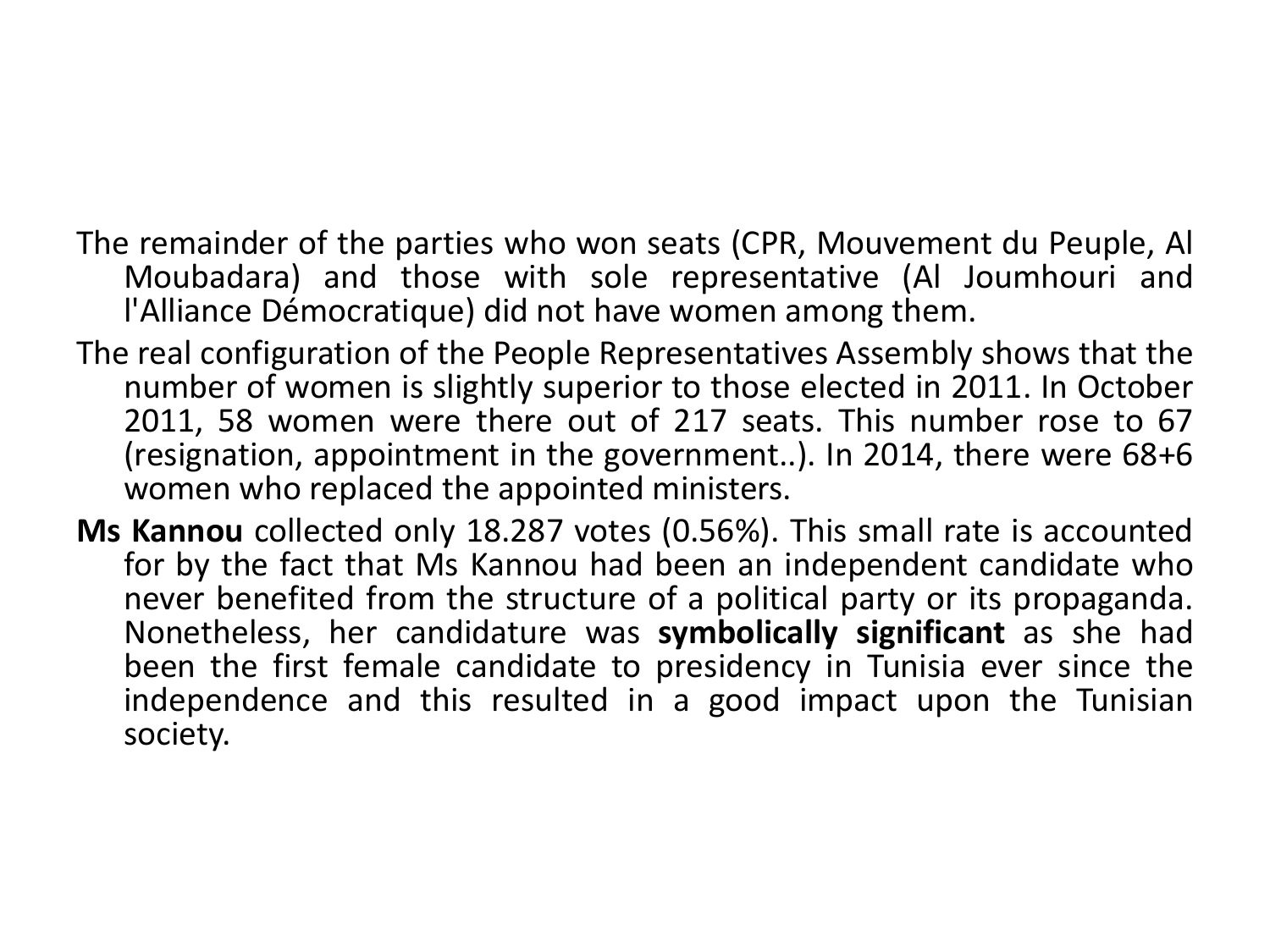# Criticism

- Media should ensure equal opportunities between tunisians men and women candidates.
- The staff at electoral centers must improve their attitudes towards some voters' categories particularly the illiterate women. Set up resources for people with special needs and particularly those who cannot attend (hospitals, students...)
- Provide a free hotline to the candidates so that they have an access to information and make informal complaints and receive advice.
- Make more efforts, particularly towards young women voters.
- More campaigns and a tight supervision of women participation in rural areas.
- Stereotyped representations of women mediated during campaigns reinforce the decision making roles of men. Women ought to be represented as equal to men in all different fields.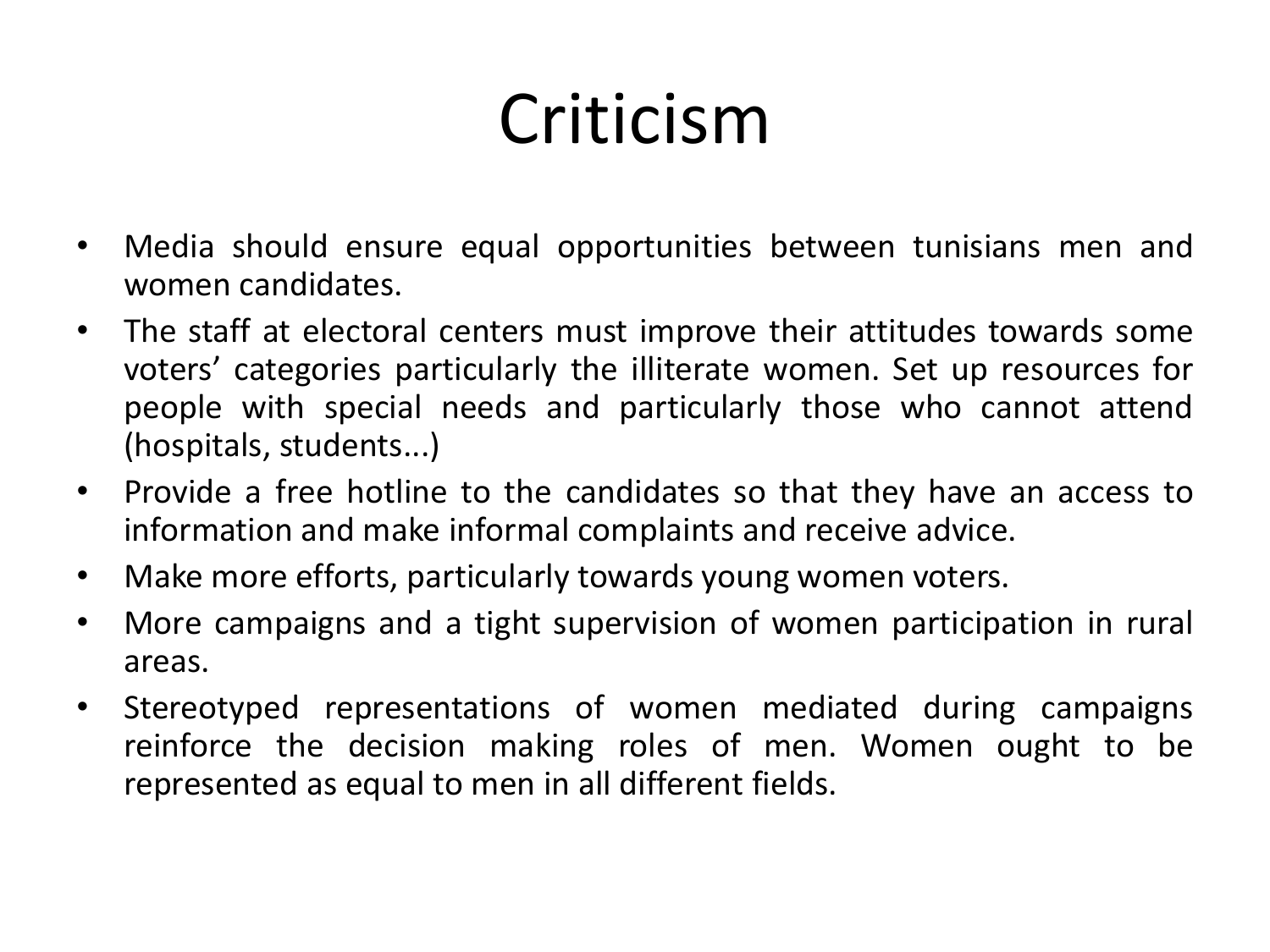- More collaboration between civil society associations working on women's rights and their participation in the political sphere, and the electoral authorities to design civic education actions and organizing and optimizing the results of those actions.
- Train more and more women trainers for the civic education of voters.
- Simplify voting procedures is necessary for rural and illiterate women.
- Registration of rural women remains a shortcoming for ISIE. New ways should be explored.
- Inspection and auditing of electoral lists should be done in order to have an efficient electoral directory for future elections.